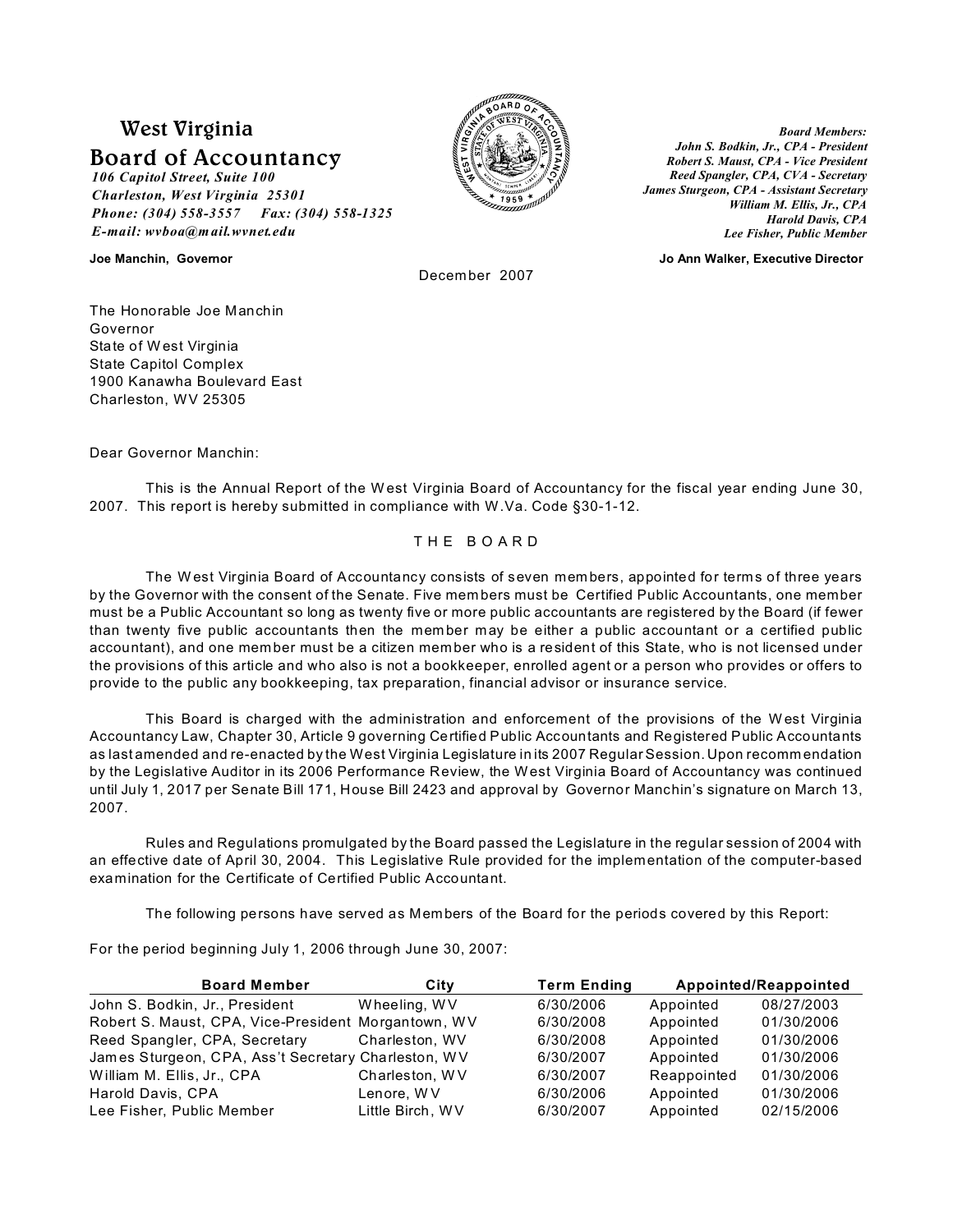For the period beginning July 1, 2005 through June 30, 2006:

| <b>Board Member</b>                    | City             | <b>Term Ending</b> | Appointed/Reappointed    |            |  |  |
|----------------------------------------|------------------|--------------------|--------------------------|------------|--|--|
| William M. Ellis, Jr., CPA, President  | Charleston, WV   | 06/30/2004         | Appointed                | 01/30/2002 |  |  |
| John S. Bodkin, Jr., CPA., V-President | Wheeling, WV     | 06/30/2006         | Appointed                | 08/27/2003 |  |  |
| Robert S. Maust, CPA                   | Morgantown, WV   | 06/30/2008         | Appointed                | 01/30/2006 |  |  |
| Reed Spangler, CPA                     | Charleston, WV   | 06/30/2008         | Appointed                | 01/30/2006 |  |  |
| James Sturgeon, CPA                    | Charleston, WV   | 06/30/2007         | Appointed                | 01/30/2006 |  |  |
| Harold B. Davis, CPA                   | Lenore, WV       | 06/30/2006         | Appointed                | 01/30/2006 |  |  |
| Lee Fisher, Public Member              | Little Birch, WV | 06/30/2007         | Appointed                | 02/15/2006 |  |  |
| Gayle E. Mason, CPA                    | Lewisburg, WV    | 06/30/2005         | Succeeded by R. Spangler |            |  |  |
| Reed J. Tanner, CPA                    | Morgantown, WV   | 06/30/2005         | Succeeded by R. Maust    |            |  |  |
| Jack Rossi, CPA                        | Charleston, WV   | 06/30/2004         | Succeeded by J. Sturgeon |            |  |  |

Lee Fisher, the West Virginia Board of Accountancy's first citizen member, was appointed by the governor on February 15, 2006.

Board Rules establish that Receipts collected from licenses, permits, and authorizations to practice and from examination fees, are deposited in a Special Revenue Fund at the Office of the Treasurer of the State of West Virginia and the expenses of the Board office are disbursed from and charged to this Fund. Schedules of these receipts and disbursements for the fiscal years ended June 30, 2006 and June 30, 2007 are included in the report and marked Exhibit "A". Fiscal accounts of this Board have been audited by the Office of the Legislative Auditor through the period ended December 31, 1972, no exceptions having been noted.

# **EXAMINATION FOR CERTIFICATE OF CERTIFIED PUBLIC ACCOUNTANT**

In April 2004, the Board implemented the computer-based American Institute of Certified Public Accountant examination given in four separate windows throughout the year. Questions are prepared by the Board of Examiners and uniformly graded either electronically and/or by professional graders who do not know the identity of the candidates. Grading costs for the computer-based exam are paid by the candidate directly to the National Association of State Board of Accountancy (NASBA). Subjects covered by the uniform examination are Business Environment and Concepts (BEC), Auditing (AUD), Regulation (REG), and Financial Accounting & Reporting  $(FAR)$ .

Candidates are required to attain a score greater than or equal to 75 in each examination subject before he or she will be declared to have passed the examination. Effective April 2004, with the implementation of the computerbased examination, candidates may now sit for the required Test Sections individually and in any order. Credit for any Test Sections passed are valid for eighteen months from the actual date the candidate sat for and passed that Test Section. Candidates must pass all four Test Sections of the Uniform CPA Examination within a rolling eighteenmonth period, which begins on the date that the first Test Section passed is taken.

Other Exhibits included in this report for licensure/examination activities performed by the Board of Accountancy for the periods ending June 30, 2006 and June 30, 2007 are:

Exhibit "B" - Certificates of Certified Public Accountants issued

Exhibit "C" - CPA Examination Statistics

Exhibit "D" - Licensure and Complaint statistics

Exhibit "E" - Firm Permits, including Accounting Corporations and PLLCs), issued

Exhibit "F" - Firm and Individual Practitioner Authorizations to Perform Attest & Compilation Services issued

Exhibit "G" - Licensee Statistics by County and State (state breakdown for 2006-2007 only)

Respectfully submitted,

Kin, CPA, President

Reed Spangler

Reed Spangler, CPA, Secretary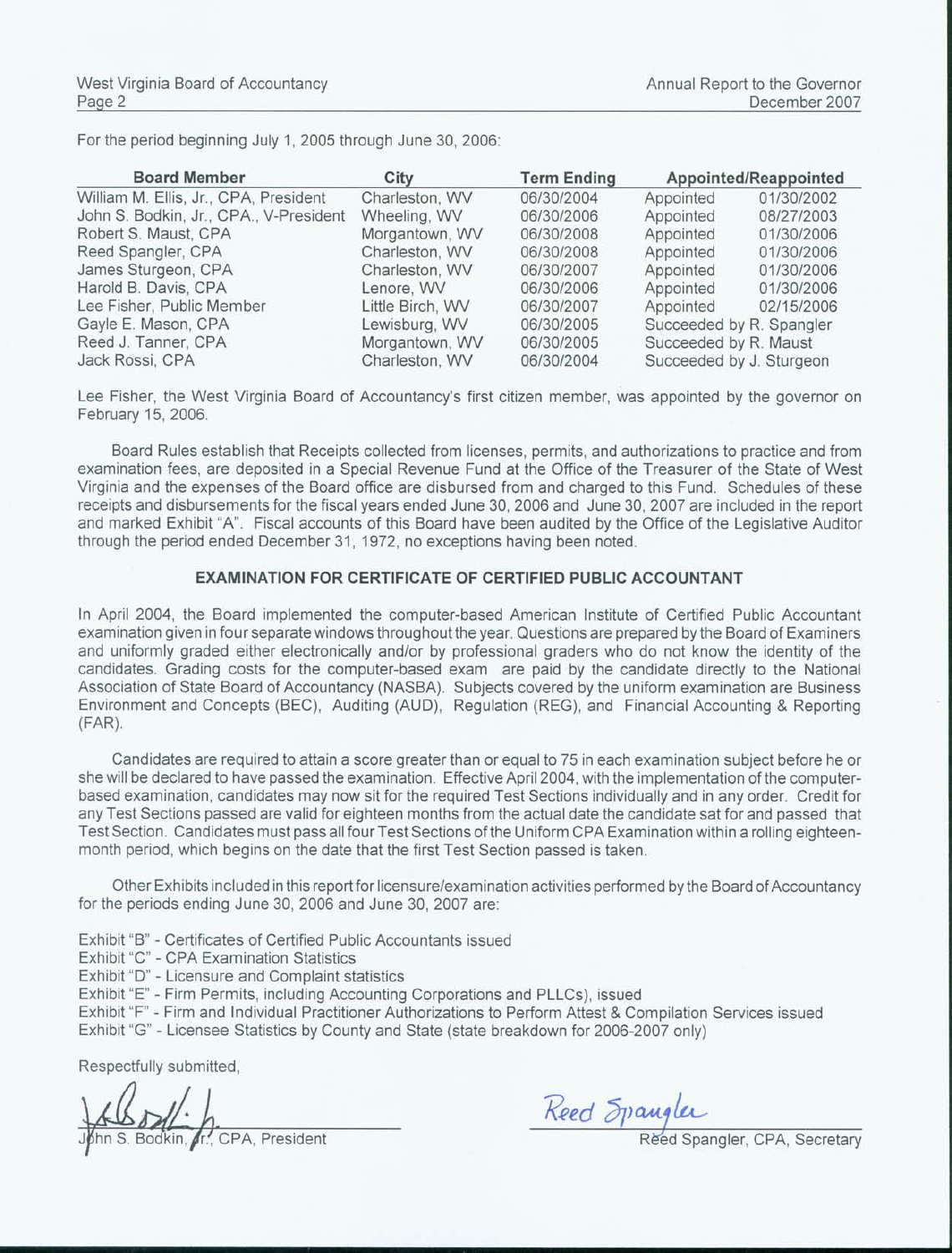#### **Summary of Receipts & Expenditure July 1, 2005 - June 30, 2006**

#### **Balance July 1, 2005** 159,573.25

| <b>Receipts:</b>               |              |
|--------------------------------|--------------|
| License Renewals               | \$160,075.00 |
| Renewal Late Fees              | \$7,975.00   |
| <b>CPA Examination Fees</b>    | \$29,515,00  |
| <b>Certificate Fees</b>        | \$1.165.00   |
| Firm Fees                      | \$21,385.00  |
| <b>CPE Late Filing Fees</b>    | \$12,975.00  |
| <b>CPE Extension Fees</b>      | \$7,030.00   |
| Miscellaneous                  | \$20.30      |
| Roster                         | \$2,730.00   |
| Authorizations                 | \$24,790.00  |
| Verifications                  | \$2,375.00   |
| Reinstatements                 | \$4,185.00   |
| Transfer of Credit             | \$330.00     |
| Lists                          | \$1,115.00   |
| <b>Reciprocal Applications</b> | \$1,055.00   |
|                                |              |

#### **Total Receipts for 7/1/2005 to 6/30/2006** 276,720.30

#### **Balance Forward** 436,293.55

#### **Disbursements** 001 Personal Services \$129,359.58

| UU I | <b>FUSULIAI JUIVILUS</b>                     | 9123,003.00 |  |
|------|----------------------------------------------|-------------|--|
| 002  | Board Member Per Diem                        | \$6,600.00  |  |
| 004  | Increment                                    | \$4,628.02  |  |
| 010  | Administrative Expense Fees                  | \$750.00    |  |
| 011  | Matching S.S. Funds                          | \$10,575.87 |  |
| 012  | Matching Public Employee Insurance Funds     | \$17,797.20 |  |
| 014  | <b>Workers Compensation Funds</b>            | \$1,136.04  |  |
| 016  | WV Public Employment Retirmement Funds       | \$13,557.34 |  |
| 020  | Office Expense (supplies)                    | \$4,588.41  |  |
| 021  | Printing                                     | \$1,609.43  |  |
| 022  | Rent                                         | \$33,800.00 |  |
| 024  | Telephone                                    | \$2,468.67  |  |
| 025  | Professional Contracts (AICPA, K.S., A.G.)   | \$9,842.32  |  |
| 026  | Travel                                       | \$12,590.47 |  |
| 027  | IS&C                                         | \$4,501.51  |  |
| 030  | Rental (Office equipment)                    | \$3,558.60  |  |
| 031  | <b>Association Dues</b>                      | \$4,200.00  |  |
| 032  | Fire/Auto/Bond and Other Insurance           | \$3,293.00  |  |
| 038  | Maintenance Contracts                        | \$4,937.55  |  |
| 051  | Miscellaneous (moving, carpet cleaning, etc) | \$113.25    |  |
| 052  | Training & Development                       | \$710.00    |  |
| 053  | Postage                                      | \$6,188.39  |  |
| 054  | <b>Computer Expense</b>                      | \$408.65    |  |
| 058  | Miscellaneous Equipment Purchase             | \$100.00    |  |
| 061  | <b>Equipment Repair</b>                      | \$65.00     |  |
| 110  | Public Employees Insurance Reserve Transfer  | \$1,306.00  |  |
|      |                                              |             |  |

#### **Total Disbursements 7/1/2005 to 6/30/2006** 278,685.30

#### **Balance Forward July 1, 2006 157,608.25**

Balance Incudes license fees collected for period beginning 7/1/2006-6/30/2007 deposited in Treasury of State of West Virginia

S:\Office\AnnRpt\December 2006 Report\Summary of Receipts and Expenditures.xls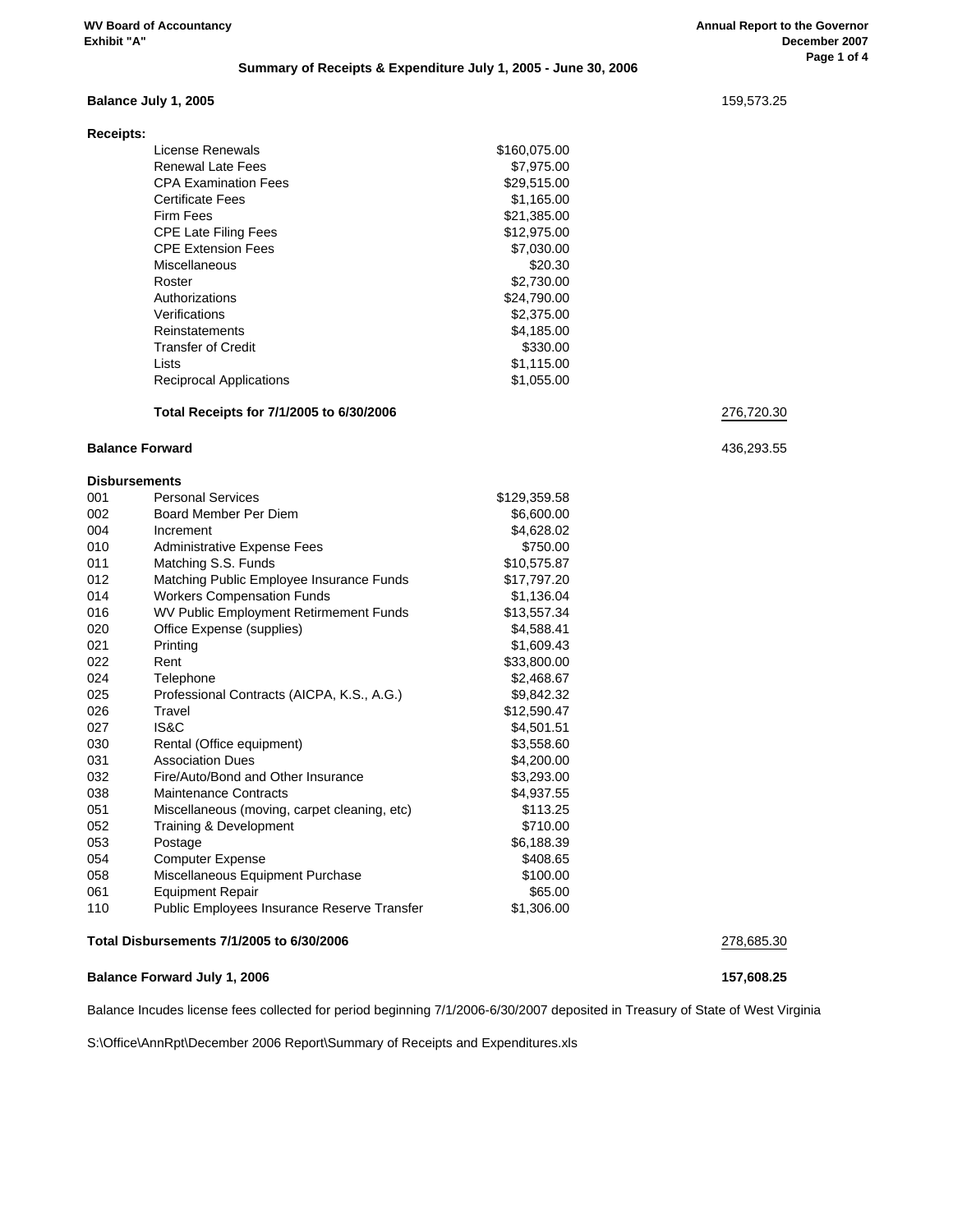#### **Summary of Receipts & Expenditure July 1, 2006 - June 30, 2007**

#### **Balance July 1, 2006** 157,608.25

| <b>Receipts:</b> |                                |              |
|------------------|--------------------------------|--------------|
|                  | License Renewals               | \$173,980.00 |
|                  | Renewal Late Fees              | \$7,850.00   |
|                  | <b>CPA Examination Fees</b>    | \$36,730.00  |
|                  | <b>Certificate Fees</b>        | \$1,290.00   |
|                  | Firm Fees                      | \$20,725.00  |
|                  | <b>CPE Late Filing Fees</b>    | \$13,530.00  |
|                  | <b>CPF Extension Fees</b>      | \$6,765.00   |
|                  | Miscellaneous                  | \$154.00     |
|                  | Roster                         | \$2,575.00   |
|                  | Authorizations                 | \$22,035,00  |
|                  | Verifications                  | \$1,950.00   |
|                  | Reinstatements                 | \$5,070,00   |
|                  | Lists                          | \$1,310.00   |
|                  | <b>Reciprocal Applications</b> | \$1,620.00   |

#### **Total Receipts for 7/1/2006 to 6/30/2007** 295,584.00

| <b>Total Receipts &amp; Balance Forward</b> | 453,192.25                                  |              |            |
|---------------------------------------------|---------------------------------------------|--------------|------------|
| <b>Disbursements</b>                        |                                             |              |            |
| 001                                         | <b>Personal Services</b>                    | \$130,578.00 |            |
| 002                                         | Board Member Per Diem                       | \$3,600.00   |            |
| 004                                         | Increment                                   | \$3,350.00   |            |
| 010                                         | <b>Administrative Expense Fees</b>          | \$850.00     |            |
| 011                                         | Matching S.S. Funds                         | \$10,334.98  |            |
| 012                                         | Matching Public Employee Insurance Funds    | \$13,997.16  |            |
| 014                                         | <b>Workers Compensation Funds</b>           | \$460.00     |            |
| 016                                         | WV Public Employment Retirmement Funds      | \$14,062.47  |            |
| 020                                         | Office Expense (supplies)                   | \$3,344.43   |            |
| 021                                         | Printing                                    | \$1,572.61   |            |
| 022                                         | Rent                                        | \$31,200.00  |            |
| 024                                         | Telephone                                   | \$2,588.38   |            |
| 025                                         | Professional Contracts (AICPA, K.S., A.G.)  | \$4,537.50   |            |
| 026                                         | Travel                                      | \$4,387.16   |            |
| 027                                         | IS&C                                        | \$3,822.13   |            |
| 030                                         | Rental (Office equipment)                   | \$1,609.08   |            |
| 031                                         | <b>Association Dues</b>                     | \$4,240.00   |            |
| 032                                         | Fire/Auto/Bond and Other Insurance          | \$3,155.00   |            |
| 038                                         | <b>Maintenance Contracts</b>                | \$3,644.16   |            |
| 052                                         | Training & Development                      | \$1,355.00   |            |
| 053                                         | Postage                                     | \$8,090.63   |            |
| 054                                         | <b>Computer Expense</b>                     | \$242.75     |            |
| 058                                         | Miscellaneous Equipment Purchase            | \$209.99     |            |
| 061                                         | <b>Equipment Repair</b>                     | \$65.00      |            |
| 096                                         | <b>Other Interests &amp; Penalties</b>      | \$12.81      |            |
| 110                                         | Public Employees Insurance Reserve Transfer | \$1,306.00   |            |
|                                             | Total Disbursements 7/1/2006 to 6/30/2007   |              | 252,615.24 |

#### **Balance Forward July 1, 2007 200,577.01**

Balance Incudes license fees collected for next period beginning 7/1/2007-6/30/2008 deposited in Treasury of State of West Virginia

S:\Office\AnnRpt\December 2007 Report\Summary of Receipts and Expenditures.xls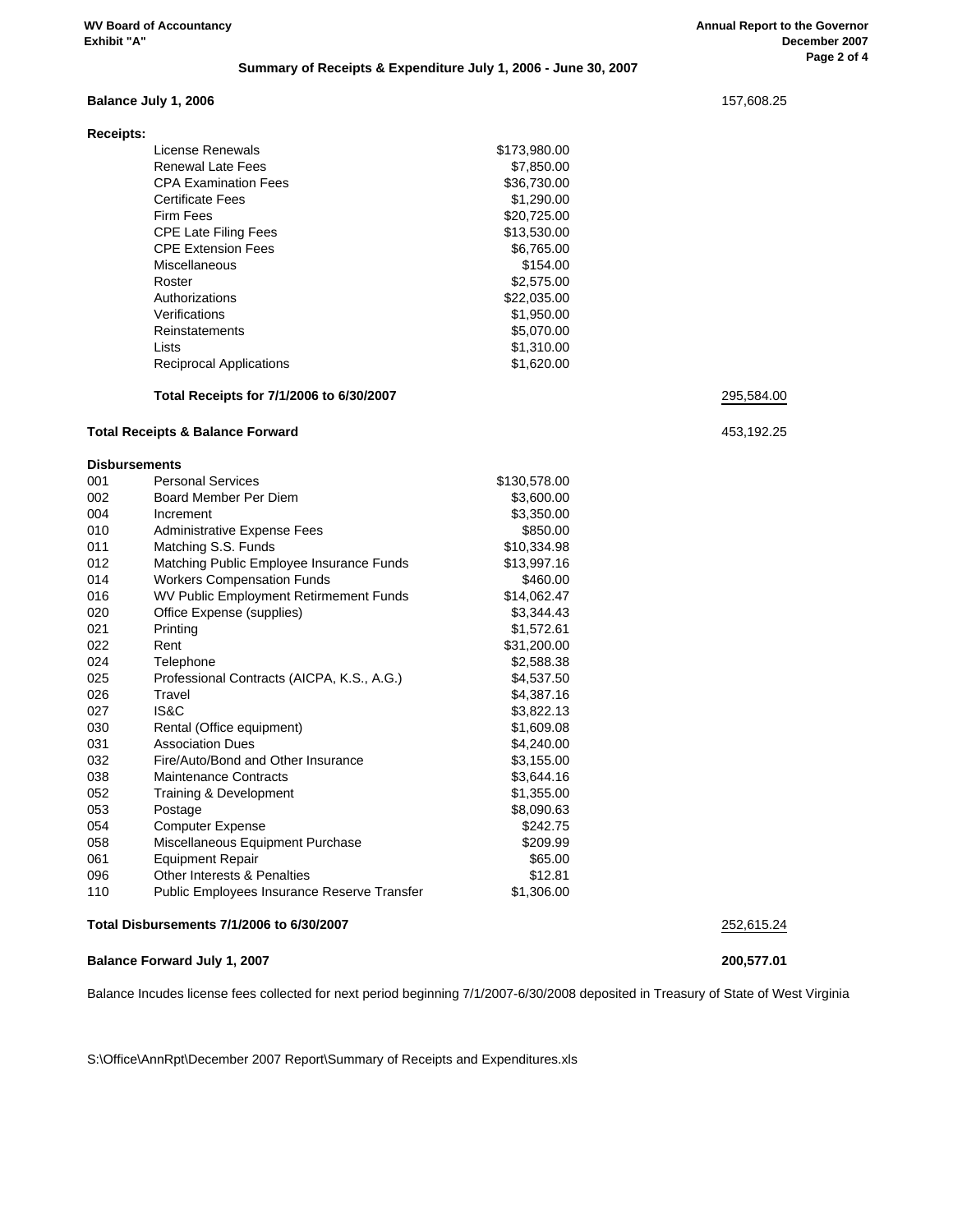# **Certificates Issued July 1, 2005 to June 30, 2006**

|                | <b>Number Issued</b> | <b>Reciprocal From State</b> | Date       | <b>Last Name</b>  | <b>First Name</b>  | <b>Middle</b>      | <b>Suffix</b> | City                   | <b>State</b> |
|----------------|----------------------|------------------------------|------------|-------------------|--------------------|--------------------|---------------|------------------------|--------------|
| $\mathbf{1}$   | WV004533             | CA                           | 07/01/2005 | <b>PRESTON</b>    | <b>MERILYN</b>     |                    |               | <b>CROSS LANES</b>     | <b>WV</b>    |
| $\overline{2}$ | WV004534             |                              | 07/01/2005 | <b>KELLY</b>      | <b>TIMOTHY</b>     | Α                  |               | <b>GREEN BANK</b>      | <b>WV</b>    |
| 3              | WV004535             |                              | 07/01/2005 | <b>CUNNINGHAM</b> | <b>TARA</b>        | <b>MARIE</b>       |               | <b>MORGANTOWN</b>      | <b>WV</b>    |
| $\overline{4}$ | WV004536             |                              | 07/06/2005 | <b>HANNA</b>      | <b>TINA</b>        | <b>MARIE</b>       |               | <b>SUMMERSVILLE</b>    | <b>WV</b>    |
| 5              | WV004537             |                              | 07/13/2005 | <b>HILL</b>       | <b>MANDY</b>       | <b>JO</b>          |               | <b>HUNTINGTON</b>      | WV           |
| 6              | WV004538             |                              | 07/13/2005 | <b>STOVER</b>     | <b>JEREMY</b>      | <b>WAYNE</b>       |               | <b>RIPLEY</b>          | <b>WV</b>    |
| $\overline{7}$ | WV004539             |                              | 07/15/2005 | <b>BARNETT</b>    | <b>SALLIE</b>      | L                  |               | CHARLESTON             | <b>WV</b>    |
| 8              | WV004540             |                              | 07/15/2005 | CAMERON           | <b>CHRISTEN</b>    | <b>ELAINE</b>      |               | <b>GLENGARY</b>        | <b>WV</b>    |
| 9              | WV004541             |                              | 07/15/2005 | LAWSON            | SARAH              | <b>JAYNE</b>       |               | <b>SUMMERSVILLE</b>    | WV           |
| 10             | WV004542             |                              | 07/15/2005 | <b>WELLING</b>    | <b>TROY</b>        | М                  |               | <b>PITTSBURGH</b>      | <b>PA</b>    |
| 11             | WV004543             |                              | 07/15/2005 | <b>LEPORT</b>     | CHAD               | <b>MICHAEL</b>     |               | <b>GIVEN</b>           | <b>WV</b>    |
| 12             | WV004544             |                              | 07/25/2005 | <b>SWISHER</b>    | <b>REBECCA</b>     | J                  |               | <b>WESTON</b>          | <b>WV</b>    |
| 13             | WV004545             |                              | 07/27/2005 | <b>NANTZ</b>      | <b>KRISTY</b>      |                    |               | <b>MADISON</b>         | <b>WV</b>    |
| 14             | WV004546             | VA                           | 08/04/2005 | PRICE             | <b>TONY</b>        | WILLIAM            |               | <b>SHEPHERDSTOWN</b>   | <b>WV</b>    |
| 15             | WV004547             | PA                           | 08/28/2005 | <b>LEWIS</b>      | AMY                |                    |               | <b>VENETIA</b>         | PA           |
| 16             | WV004548             |                              | 09/14/2005 | <b>STATLER</b>    | <b>MICHELLE</b>    | <b>DAWN</b>        |               | <b>AVALON</b>          | PA           |
| 17             | WV004549             | OH                           | 09/12/2005 | <b>MELTON</b>     | PAUL DAVID         |                    |               | <b>BOOMER</b>          | <b>WV</b>    |
| 18             | WV004550             |                              | 09/12/2005 | <b>JOHNSON</b>    | <b>SANDRA</b>      | M                  |               | <b>HUNTINGTON</b>      | WV           |
| 19             | WV004551             |                              | 09/19/2005 | <b>SPURLOCK</b>   | <b>MARTINA</b>     |                    |               | <b>IMPERIAL</b>        | <b>NE</b>    |
| 20             | WV004552             |                              | 09/29/2005 | <b>STEMPLE</b>    | <b>JACQUELINE</b>  | <b>KRISTINA</b>    |               | <b>MORGANTOWN</b>      | <b>WV</b>    |
| 21             | WV004553             |                              | 09/29/2005 | <b>HODGES</b>     | <b>JEREMY</b>      | L                  |               | <b>SCOTT DEPOT</b>     | <b>WV</b>    |
| 22             | WV004554             |                              | 11/08/2005 | <b>SCOTT</b>      | EDWARD             | R                  | $\mathbf{H}$  | <b>MORGANTOWN</b>      | WV           |
| 23             | WV004555             |                              | 10/11/2005 | <b>BRUMFIELD</b>  | WESLEY             | <b>CURTIS</b>      |               | <b>ST ALBANS</b>       | <b>WV</b>    |
| 24             | WV004556             |                              | 10/11/2005 | <b>BUMGARNER</b>  | <b>NATHAN</b>      | PHILLIP            |               | <b>ELIZABETH</b>       | <b>WV</b>    |
| 25             | WV004557             |                              | 10/11/2005 | <b>DEEMER</b>     | <b>MICHAEL</b>     | N                  |               | <b>ST CLAIRSVILLE</b>  | OH           |
| 26             | WV004558             |                              | 10/20/2005 | <b>FULLER</b>     | <b>ERICA</b>       | <b>RENEE</b>       |               | <b>CHARLESTON</b>      | WV           |
| 27             | WV004559             |                              | 10/27/2005 | <b>FARLEY</b>     | <b>JENNIFER</b>    | S                  |               | <b>JUMPING BRANCH</b>  | <b>WV</b>    |
| 28             | WV004560             |                              | 11/03/2005 | <b>KUBIC</b>      | LORI               | <b>LYNN</b>        |               | <b>CHARLES TOWN</b>    | <b>WV</b>    |
| 29             | WV004561             | VA                           | 11/08/2005 | <b>SULLIVAN</b>   | <b>CATHERINE</b>   | <b>ELIZABETH</b>   |               | <b>MARTINSBURG</b>     | <b>WV</b>    |
| 30             | WV004562             | <b>MD</b>                    | 12/14/2005 | <b>RUCKLE</b>     | <b>HOMER</b>       | <b>ANDREW</b>      |               | <b>MORGANTOWN</b>      | <b>WV</b>    |
| 31             | WV004563             | VA                           | 12/19/2005 | <b>KITNER</b>     | <b>CYNTHIA</b>     | <b>ANN</b>         |               | <b>BUNKER HILL</b>     | WV           |
| 32             | WV004564             |                              | 12/28/2005 | <b>ACCORD</b>     | <b>RICHARD</b>     | D                  |               | <b>SUTTON</b>          | <b>WV</b>    |
| 33             | WV004565             |                              | 01/09/2006 | <b>CHANDLER</b>   | <b>JESSICA</b>     | <b>LYNN</b>        |               | MT HOPE                | <b>WV</b>    |
| 34             | WV004566             |                              | 01/10/2006 | <b>REYNOLDS</b>   | <b>STEVEN</b>      | <b>CHRISTOPHER</b> |               | <b>HUNTINGTON</b>      | <b>WV</b>    |
| 35             | WV004567             |                              | 01/10/2006 | <b>ROCK</b>       | <b>KEVIN</b>       | <b>PATRICK</b>     |               | <b>FAYETTEVILLE</b>    | <b>WV</b>    |
| 36             | WV004568             |                              | 01/18/2006 | <b>LOHRI</b>      | <b>CHRISTOPHER</b> | <b>STEPHEN</b>     |               | <b>WHEELING</b>        | <b>WV</b>    |
| 37             | WV004569             |                              | 01/19/2006 | <b>MONTGOMERY</b> | <b>JOHN</b>        | R.                 | JR.           | <b>HUNTINGTON</b>      | <b>WV</b>    |
| 38             | WV004570             |                              | 01/19/2006 | <b>PAULEY</b>     | <b>TABITHA</b>     | <b>JO</b>          |               | SOUTH CHARLESTO        | <b>WV</b>    |
| 39             | WV004571             |                              | 02/07/2006 | SPONAUGLE         | <b>BRADLEY</b>     | <b>KEITH</b>       |               | <b>MARTINSBURG</b>     | <b>WV</b>    |
| 40             | WV004572             | MD                           | 02/16/2006 | <b>WALKER</b>     | <b>GERALD</b>      | G                  |               | <b>FALLING WATERS</b>  | WV           |
| 41             | WV004573             | CA                           | 03/21/2006 | LANDERFELT        | <b>CYNTHIA</b>     | <b>ANN</b>         |               | <b>MARLINTON</b>       | <b>WV</b>    |
| 42             | WV004574             | <b>WY</b>                    | 03/24/2006 | <b>HOLM</b>       | <b>CHARLES</b>     | M                  |               | <b>CLARKSBURG</b>      | <b>WV</b>    |
| 43             | WV004575             | <b>NY</b>                    | 03/24/2006 | <b>POLLITT</b>    | <b>TRACI ANN</b>   |                    |               | S CHARLESTON           | <b>WV</b>    |
| 44             | WV004576             |                              | 03/24/2006 | <b>HINTZ</b>      | MICHELLE L.        |                    |               | <b>NINE MILE FALLS</b> | <b>WA</b>    |
| 45             | WV004577             |                              | 04/06/2006 | <b>JEFFERIS</b>   | ANDREW             | ${\sf R}$          |               | <b>CHARLESTON</b>      | <b>WV</b>    |
| 46             | WV004578             | VA                           | 04/13/2006 | <b>HORRIGAN</b>   | <b>SHANA</b>       | S                  |               | <b>ELKINS</b>          | <b>WV</b>    |
| 47             | WV004579             |                              | 04/26/2006 | <b>BOWMAN</b>     | <b>THERESA</b>     | M                  |               | <b>ARLINGTON</b>       | VA           |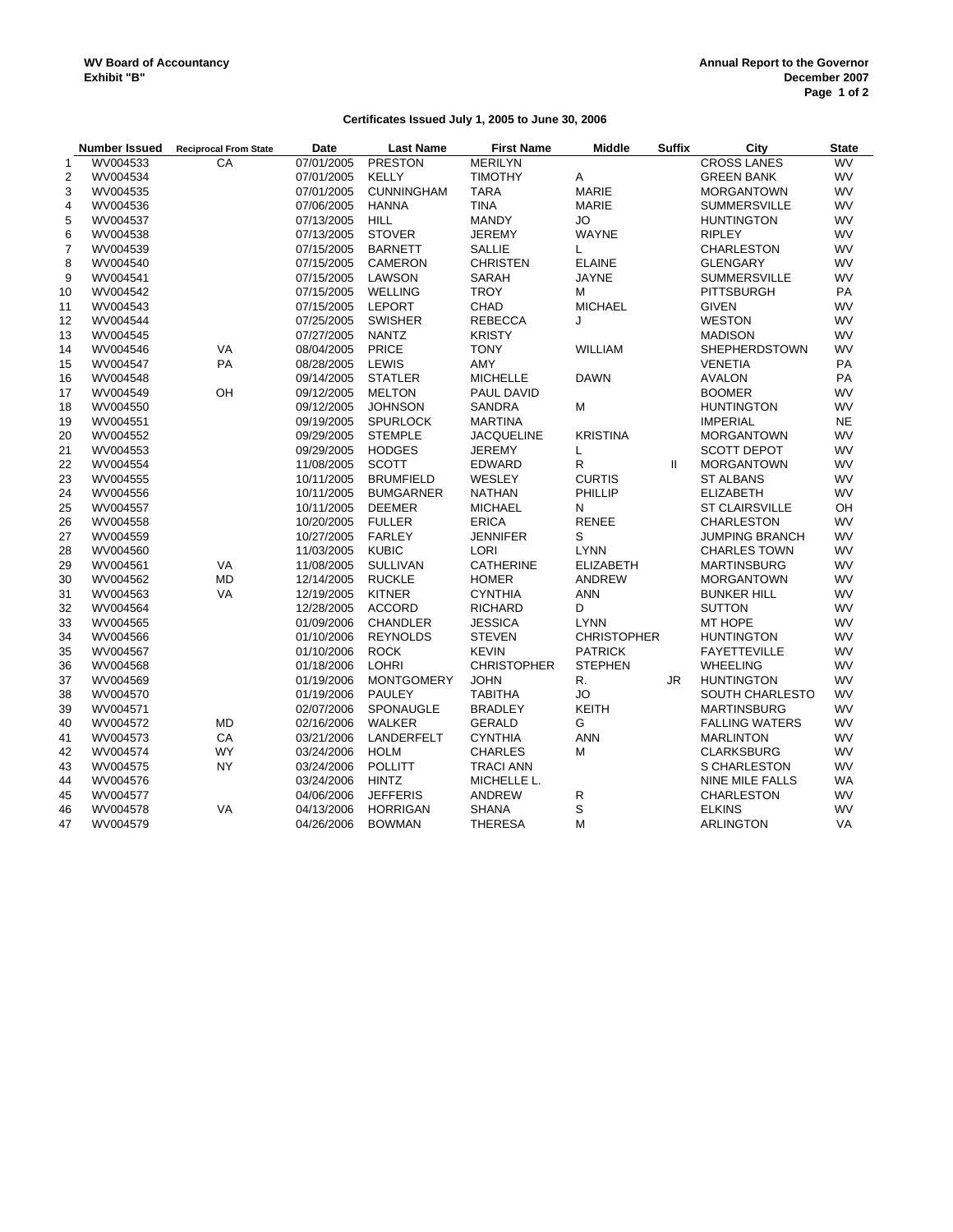# **Certificates Issued July 1, 2006 to June 30, 2007**

|                | <b>Number Issued</b> | <b>Reciprocal From State</b>                                      | Date             | <b>Last Name</b>   | <b>First Name</b>  | <b>Middle</b>   | <b>Suffix</b> | City                 | <b>State</b> |
|----------------|----------------------|-------------------------------------------------------------------|------------------|--------------------|--------------------|-----------------|---------------|----------------------|--------------|
| 1              | WV004580             | OH                                                                | 07/01/2006       | <b>ROWE</b>        | <b>BETTY MARIE</b> |                 |               | SOUTH POINT          | OH           |
| $\overline{2}$ | WV004581             |                                                                   | 07/01/2006       | <b>HOLMES</b>      | <b>KAREN</b>       | Α               |               | <b>ST ALBANS</b>     | <b>WV</b>    |
| 3              | WV004582             | VA                                                                | 11/04/2006       | <b>LINDSAY</b>     | <b>JACOB</b>       | <b>RYAN</b>     |               | <b>ELKVIEW</b>       | WV           |
| 4              | WV004583             | MD                                                                | 07/21/2006       | <b>GAINEY</b>      | <b>STEVEN</b>      | <b>ALAN</b>     |               | <b>CHARLES TOWN</b>  | <b>WV</b>    |
| 5              | WV004584             |                                                                   | 07/21/2006       | <b>CHAFFIN</b>     | <b>CHRISTIE</b>    | D               |               | <b>HUNTINGTON</b>    | <b>WV</b>    |
| 6              | WV004585             |                                                                   | 07/21/2006       | <b>COCHRAN</b>     | <b>MELINDA</b>     | <b>JANE</b>     |               | <b>BARBOURSVILLE</b> | <b>WV</b>    |
| $\overline{7}$ | WV004586             |                                                                   | 07/21/2006       | <b>FANG</b>        | <b>LIANG</b>       |                 |               | PORT CHESTER         | NY.          |
| 8              | WV004587             |                                                                   | 07/21/2006       | EPPERLY            | <b>REGINA</b>      | <b>DIANE</b>    |               | <b>PARKERSBURG</b>   | <b>WV</b>    |
| 9              | WV004588             |                                                                   | 07/21/2006       | <b>CASTO</b>       | <b>DANIEL</b>      | <b>MONROE</b>   |               | <b>BELLEVILLE</b>    | WV           |
| 10             | WV004589             |                                                                   | 07/21/2006       | <b>RUNION</b>      | KIMBERLY           | <b>DAWN</b>     |               | PT PLEASANT          | <b>WV</b>    |
| 11             | WV004590             |                                                                   | 07/28/2006       | <b>JONES</b>       | <b>MICHAEL</b>     | ALLEN           |               | <b>NASHVILLE</b>     | <b>TN</b>    |
| 12             | WV004591             |                                                                   | 07/28/2006       | YOUSAF             | <b>ASMA</b>        | В               |               | <b>CHARLESTON</b>    | WV           |
| 13             | WV004592             | PA                                                                | 08/14/2006       | <b>UNDERHILL</b>   | <b>JAMES</b>       | <b>FELTON</b>   |               | <b>CHARLESTON</b>    | <b>WV</b>    |
| 14             | WV004593             | VA                                                                | 09/01/2006       | LEWIS              | ERIC               | <b>JASON</b>    |               | <b>SHEPHERDSTOWN</b> | WV           |
| 15             | WV004594             |                                                                   | 09/20/2006       | <b>HILDRETH</b>    | LORI               | <b>BETH</b>     |               | <b>FALLS CHURCH</b>  | VA           |
| 16             | WV004595             | AL                                                                | 09/01/2006       | <b>HINTON</b>      | <b>JIMMY</b>       | CARL            |               | FT GAY               | WV           |
| 17             | WV004596             |                                                                   | 09/20/2006       | <b>GANDOLFI</b>    | <b>MARK</b>        |                 |               | <b>FAIRMONT</b>      | <b>WV</b>    |
| 18             | WV004597             |                                                                   | 10/09/2006       | <b>MEADOWS</b>     | AMANDA             | <b>DAWN</b>     |               | <b>CHARLESTON</b>    | WV           |
| 19             | WV004598             |                                                                   | 10/09/2006       | <b>HAGER</b>       | <b>JOSEPH</b>      | <b>MICHAEL</b>  |               | <b>BARBOURSVILLE</b> | <b>WV</b>    |
| 20             | WV004599             |                                                                   | 10/17/2006       | CALVERT            | MATTHEW            | <b>GREGORY</b>  |               | <b>CLARKSBURG</b>    | <b>WV</b>    |
| 21             | WV004600             |                                                                   | 10/17/2006       | <b>MATHENY</b>     | <b>RODERICK</b>    | С               | <b>JR</b>     | <b>RIPLEY</b>        | <b>WV</b>    |
| 22             | WV004601             |                                                                   | 10/17/2006       | <b>WITT</b>        | <b>CLINT</b>       | <b>WOOD</b>     |               | <b>DUNBAR</b>        | WV           |
| 23             | WV004602             |                                                                   | 10/19/2006       | <b>SHEFF</b>       | <b>COURTNEY</b>    | <b>LYNN</b>     |               | <b>KENNA</b>         | WV           |
| 24             | WV004603             |                                                                   | 10/19/2006       | <b>GARTON</b>      | <b>MICHAEL</b>     | WILLIAM         |               | <b>ST ALBANS</b>     | WV           |
| 25             | WV004604             |                                                                   | 10/26/2006       | <b>MORGAN</b>      | <b>BRIAN</b>       | J               |               | <b>POCA</b>          | WV           |
| 26             | WV004605             | MD                                                                | 10/09/2006       | <b>IHNDRIS</b>     | CARA               | <b>MONGELLI</b> |               | <b>MARTINSBURG</b>   | <b>WV</b>    |
| 27             | WV004606             | <b>NC</b>                                                         | 10/28/2006       | PASFIELD           | <b>JUSTIN</b>      | <b>ROBERT</b>   |               | <b>MORGANTOWN</b>    | <b>WV</b>    |
| 28             | WV004607             |                                                                   | 11/04/2006       | <b>ZHANG</b>       | QI                 |                 |               | <b>MORGANTOWN</b>    | <b>WV</b>    |
| 29             | WV004608             | <b>MD</b>                                                         | 11/14/2006       | LAWYER             | CHAD               | <b>ROBERT</b>   |               | <b>MARTINSBURG</b>   | WV           |
|                |                      | <b>MD</b>                                                         | 11/30/2006       | <b>TULLY</b>       | <b>RICHARD</b>     | <b>ALLAN</b>    |               | <b>CHARLESTON</b>    | WV           |
| 30             | WV004609             |                                                                   |                  | <b>BRAVERMAN</b>   | <b>IRINA</b>       |                 |               |                      | WV           |
| 31             | WV004610             |                                                                   | 12/06/2006       |                    |                    |                 |               | <b>MORGANTOWN</b>    |              |
| 32             | WV004611             |                                                                   | 12/11/2006       | <b>FILLIPOVICH</b> | <b>HOLLY</b>       | <b>MARIE</b>    |               | <b>MARTINS FERRY</b> | OH           |
| 33             | WV004612             |                                                                   | 12/11/2006       | <b>WILSON</b>      | <b>ELIOTT</b>      | <b>ROSS</b>     |               | <b>HUNTINGTON</b>    | <b>WV</b>    |
| 34             | WV004613             | <b>MO</b>                                                         | 12/11/2006       | ALLEN              | <b>ELIZABETH</b>   | D               |               | <b>GERRARDSTOWN</b>  | <b>WV</b>    |
| 35             | WV004614             |                                                                   | 01/11/2007       | <b>BENNETT</b>     | <b>LINDSEY</b>     | <b>JO</b>       |               | <b>CHARLESTON</b>    | <b>WV</b>    |
| 36             | WV004615             |                                                                   | 01/11/2007       | <b>HILL</b>        | <b>JOHN</b>        | <b>MICHAEL</b>  | Ш             | <b>HUNTINGTON</b>    | WV           |
| 37             | WV004616             |                                                                   | 01/11/2007       | <b>LONG</b>        | <b>MARY</b>        | <b>MARIE</b>    |               | <b>CROSS LANES</b>   | <b>WV</b>    |
| 38             | WV004617             |                                                                   | 01/11/2007       | <b>MAHONEY</b>     | <b>SUSAN</b>       | ANDREA          |               | PARKERSBURG          | <b>WV</b>    |
| 39             | WV004618             |                                                                   | 01/11/2007       | <b>WIX</b>         | <b>AARON</b>       | WESLEY          |               | <b>VIENNA</b>        | <b>WV</b>    |
| 40             | WV004619             |                                                                   | 01/11/2007       | <b>HOOD</b>        | <b>STEPHEN</b>     | <b>TAYLOR</b>   |               | <b>HUNTINGTON</b>    | WV           |
| 41             | WV004620             |                                                                   | 01/22/2007       | CAMERON            | <b>ERICA</b>       | <b>DAWN</b>     |               | <b>VIENNA</b>        | <b>WV</b>    |
| 42             | WV004621             |                                                                   | 01/22/2007       | <b>STEWART</b>     | <b>JENNIFER</b>    | <b>LYNN</b>     |               | <b>ANMOORE</b>       | WV           |
| 43             | WV004622             | KY                                                                | 01/23/2007       | CALDWELL           | <b>ANTHONY</b>     | M               |               | <b>CHARLESTON</b>    | <b>WV</b>    |
| 44             | WV004623             | PA                                                                | 01/23/2007       | <b>WADE</b>        | <b>TRACEY</b>      | D               |               | <b>CARMICHAELS</b>   | PA           |
| 45             | WV004624             |                                                                   | 01/30/2007       | WU                 | <b>JIAJIA</b>      |                 |               | S CHARLESTON         | WV           |
| 46             | WV004625             |                                                                   | 01/30/2007       | <b>GUM</b>         | <b>STEVEN</b>      | RAY             |               | <b>NITRO</b>         | <b>WV</b>    |
| 47             | WV004626             |                                                                   | 01/31/2007       | <b>KEPLINGER</b>   | <b>STEPHEN</b>     | <b>TODD</b>     |               | <b>CROSS LANES</b>   | WV           |
| 48             | WV004627             |                                                                   | 02/01/2007       | <b>BIRCHMAN</b>    | LORI               | LINN            |               | <b>MORGANTOWN</b>    | WV           |
| 49             | WV004628             | MD                                                                | 02/18/2007 ITELL |                    | <b>JOHN</b>        | <b>PATRICK</b>  |               | WILLIAMSPORT         | MD           |
| 50             | WV004629             | ΝM                                                                | 02/18/2007       | <b>BECKER</b>      | <b>CHARLES</b>     | <b>PATRICK</b>  |               | PH.D. GLENVILLE      | WV           |
| 51             | WV004630             | OH                                                                | 02/21/2007       | <b>TENNEY</b>      | <b>DAVID</b>       | <b>BRIAN</b>    |               | MARIETTA             | OН           |
| 52             | WV004631             |                                                                   | 03/13/2007       | <b>SERGENT</b>     | AMANDA             | JANE            |               | <b>HUNTINGTON</b>    | WV           |
| 53             | WV004632             |                                                                   | 03/28/2007       | <b>JONES</b>       | MARGARET           | JEAN            |               | <b>MORGANTOWN</b>    | WV           |
| 54             | WV004633             |                                                                   | 03/29/2007       | <b>JOHNSON</b>     | ANNA               | J               |               | SAINT ALBANS         | WV           |
| 55             | WV004634             |                                                                   | 03/29/2007       | <b>THORNE</b>      | AMY                | М               |               | S CHARLESTON         | WV           |
| 56             | WV004635             |                                                                   | 04/04/2007       | <b>JARRETT</b>     | <b>BROCK</b>       | ALAN            |               | <b>POCA</b>          | <b>WV</b>    |
| 57             | WV004636             |                                                                   | 04/06/2007       | <b>BAKER</b>       | <b>SUSAN</b>       | R               |               | <b>COOLVILLE</b>     | OН           |
| 58             | WV004637             |                                                                   | 04/06/2007       | <b>DEPROSPERO</b>  | <b>HERMAN</b>      | <b>EDWARD</b>   |               | <b>MORGANTOWN</b>    | WV           |
| 59             | WV004638             |                                                                   | 04/27/2007       | <b>STEVENS</b>     | JONATHAN           | P               |               | <b>HUNDRED</b>       | WV           |
|                | WV004639             | Did not certify until 7/1/07 -- Will appear on next year's report |                  |                    |                    |                 |               |                      |              |
| 60             | WV004640             |                                                                   | 06/18/2007       | LIU                | HUI                |                 |               | <b>HAGERSTOWN</b>    | MD           |
| 61             | WV004641             |                                                                   | 05/11/2007       | <b>ROMINE</b>      | <b>BRIAN</b>       | <b>PATRICK</b>  |               | <b>SHEPHERDSTOWN</b> | WV           |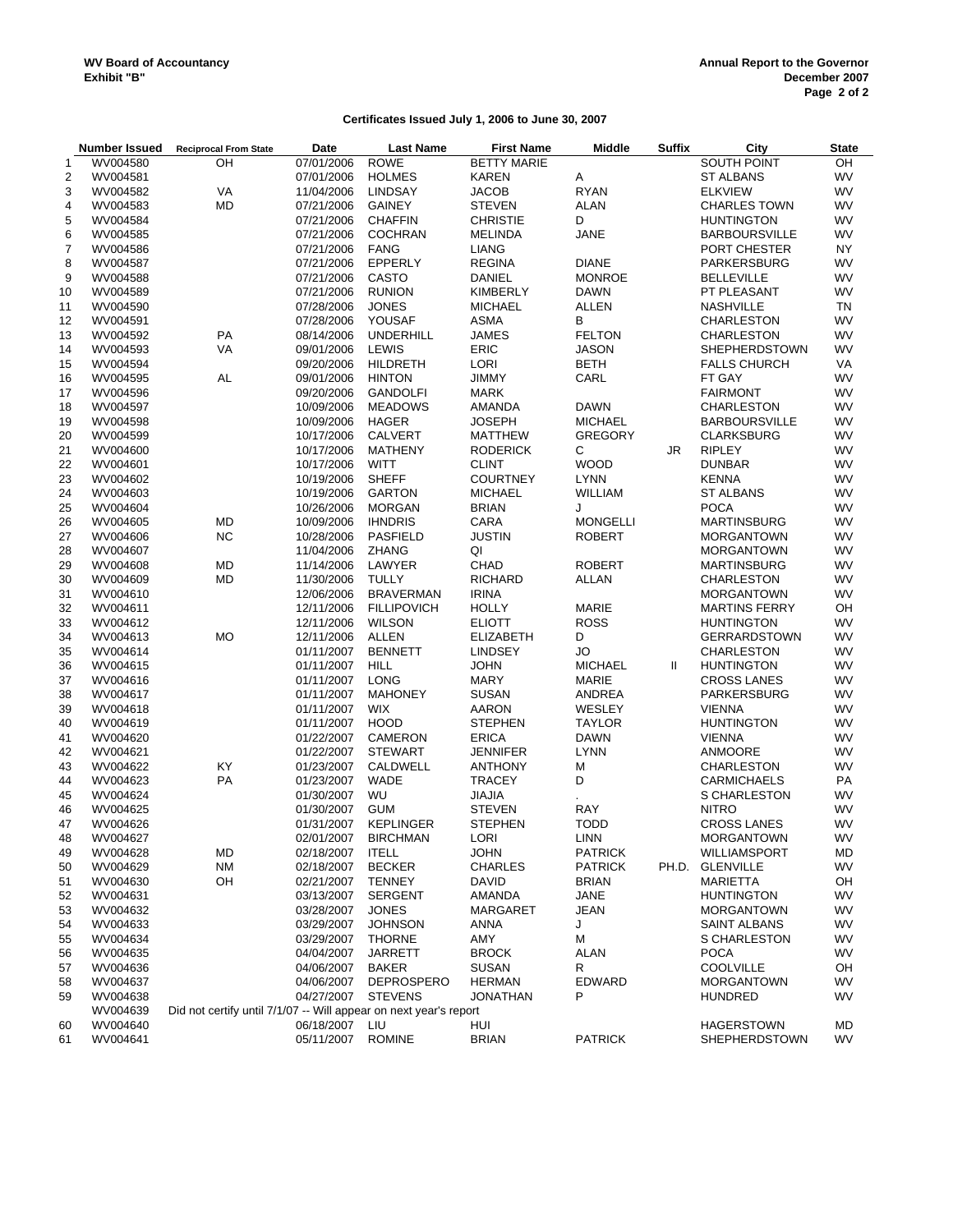#### **CPA Examination Statistics**

# **For Period Beginning July 1, 2005 to June 30, 2006**

|                   | <b>Exam Section Statistics</b> |               |               |     |               |        |     |              |                        |     |        |        |
|-------------------|--------------------------------|---------------|---------------|-----|---------------|--------|-----|--------------|------------------------|-----|--------|--------|
|                   |                                | July/Aug 2005 |               |     | Oct/Nov 2005  |        |     | Jan/Feb 2006 | April/May 2006         |     |        |        |
| <b>Subjects</b>   | <b>Sat</b>                     | <b>Passed</b> | $\frac{9}{6}$ | Sat | <b>Passed</b> | %      | Sat |              | <b>Passed # Passed</b> | Sat | Passed | %      |
| <b>AUD</b>        | 42                             | 10            | 23.81%        | 39  | 10            | 25.64% | 36  | 8            | 22.22%                 | 41  | 15     | 36.59% |
| <b>BEC</b>        | 45                             | 10            | 22.22%        | 49  | 14            | 28.57% | 32  | 10           | 31.25%                 | 39  | 15     | 38.46% |
| <b>REG</b>        | 23                             |               | 30.43%        | 40  | 10            | 25.00% | 23  | 5            | 21.74%                 | 22  | 11     | 50.00% |
| <b>FAR</b>        | 39                             | 17            | 43.59%        | 37  | 8             | 21.62% | 33  | 9            | 27.27%                 | 34  | 9      | 26.47% |
| <b>Totals Per</b> |                                |               |               |     |               |        |     |              |                        |     |        |        |
| <b>Section</b>    | 149                            | 44            | 29.53%        | 165 | 42            | 25.45% | 124 | 32           | 25.81%                 | 136 | 50     | 36.76% |

| <b>Individual Candidate Statistics</b> |                                 |                         |       |  |  |  |  |  |
|----------------------------------------|---------------------------------|-------------------------|-------|--|--|--|--|--|
| <b>Testing Period</b>                  | <b>Total Candidates Who Sat</b> | <b>Total Who Passed</b> | %     |  |  |  |  |  |
| July/Aug 2005                          | 110                             |                         | 7.27% |  |  |  |  |  |
| Oct/Nov 2005                           | 107                             | 10                      | 9.35% |  |  |  |  |  |
| Jan/Feb 2006                           | 96                              |                         | 7.29% |  |  |  |  |  |
| April/May 2006                         | 102                             |                         | 8.82% |  |  |  |  |  |
| July 1, 2005 to June 30, 2006 Totals   | 415                             | 34                      | 8.19% |  |  |  |  |  |

#### **For Period Beginning July 1, 2006 to June 30, 2007**

|                   | <b>Exam Section Statistics</b> |               |               |     |               |        |     |                     |                        |     |        |        |
|-------------------|--------------------------------|---------------|---------------|-----|---------------|--------|-----|---------------------|------------------------|-----|--------|--------|
|                   |                                | July/Aug 2006 |               |     | Oct/Nov 2006  |        |     | <b>Jan/Feb 2007</b> | April/May 2007         |     |        |        |
| <b>Subjects</b>   | <b>Sat</b>                     | <b>Passed</b> | $\frac{9}{6}$ | Sat | <b>Passed</b> | %      | Sat |                     | <b>Passed # Passed</b> | Sat | Passed | %      |
| <b>AUD</b>        | 28                             | 10            | 35.71%        | 46  | 15            | 32.61% | 28  | 4                   | 14.29%                 | 36  | 19     | 52.78% |
| <b>BEC</b>        | 35                             | 9             | 25.71%        | 33  | 15            | 45.45% | 31  | 4                   | 12.90%                 | 23  | 4      | 17.39% |
| <b>REG</b>        | 38                             | 13            | 34.21%        | 36  | 10            | 27.78% | 27  | 9                   | 33.33%                 | 28  |        | 25.00% |
| <b>FAR</b>        | 40                             | 11            | 27.50%        | 34  | 12            | 35.29% | 23  | 9                   | 39.13%                 | 32  | 8      | 25.00% |
| <b>Totals Per</b> |                                |               |               |     |               |        |     |                     |                        |     |        |        |
| <b>Section</b>    | 141                            | 43            | 30.50%        | 149 | 52            | 34.90% | 109 | 26                  | 23.85%                 | 119 | 38     | 31.93% |

| <b>Individual Candidate Statistics</b> |           |
|----------------------------------------|-----------|
| Total Candidates Who Sat               | Total Who |

| <b>Testing Period</b>                | Total Candidates Who Sat | <b>Total Who Passed</b> | %        |
|--------------------------------------|--------------------------|-------------------------|----------|
| July/Aug 2006                        | 102                      |                         | 8.82%    |
| Oct/Nov 2006                         | 103                      | 12                      | 11.65%   |
| Jan/Feb 2007                         | 87                       |                         | $9.20\%$ |
| April/May 2007                       | 90                       |                         | 5.56%    |
| July 1, 2006 to June 30, 2007 Totals | 382                      | 34                      | 8.90%    |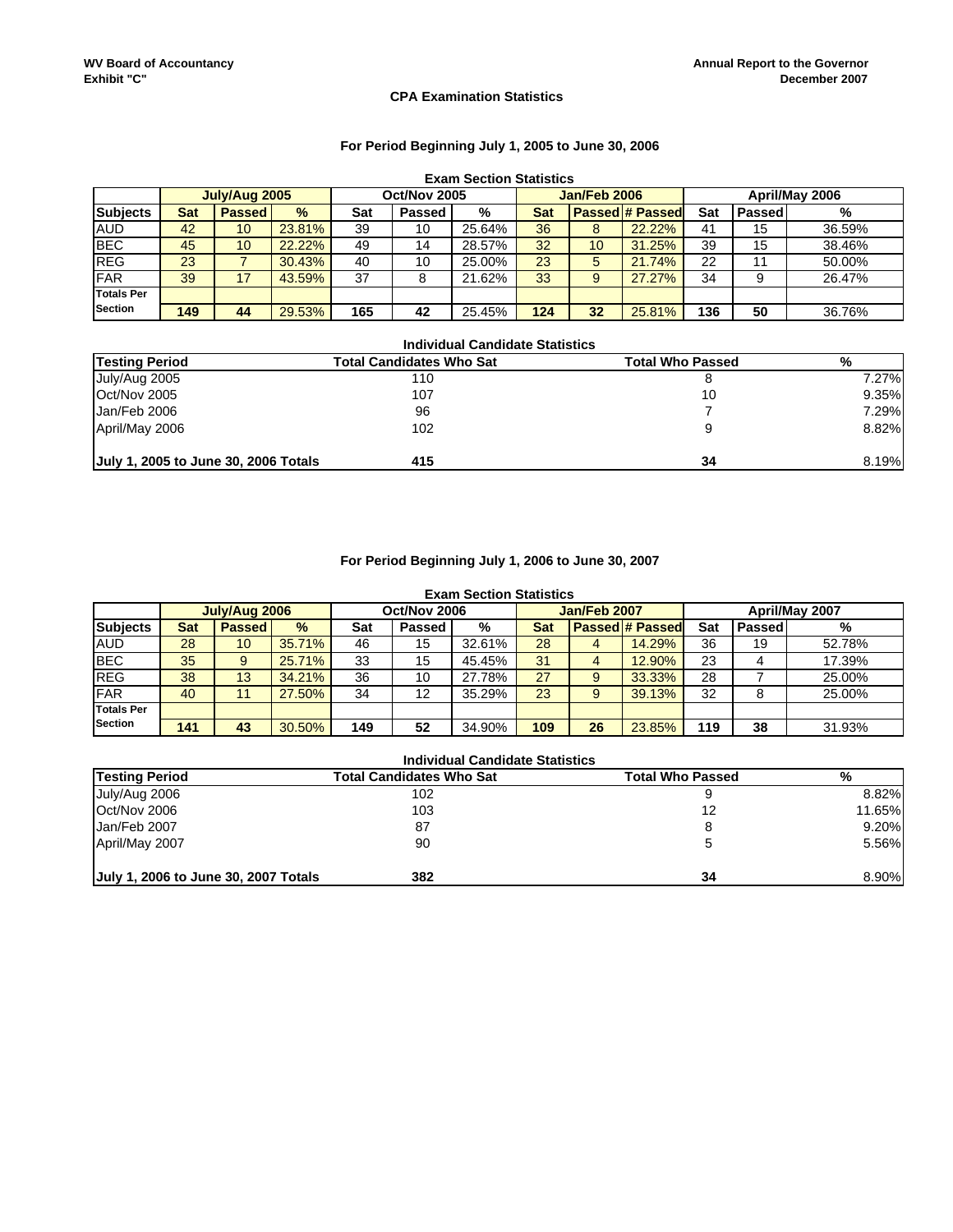#### **Licensure Statistics For fiscal period beginning July 1, 2005 to June 30, 2006**

|                                                         | <b>Licenses and Permits Issued</b>                                 |              |
|---------------------------------------------------------|--------------------------------------------------------------------|--------------|
| <b>CPA Renewals</b>                                     |                                                                    | 1962         |
| Newly Approved CPAs (as a result of passing Exam in WV) |                                                                    | 34           |
| Transfer of Exam Credit from another State              |                                                                    | $\mathbf{1}$ |
| Reciprocal Certificates Approved                        |                                                                    | 12           |
| <b>Total WV CPA Licenses Issued</b>                     |                                                                    | 2009         |
| Substantial Equivalency Practititioner Renewals         |                                                                    | 306          |
| Substantial Equivalency Practititioner Approved         |                                                                    | 77           |
|                                                         | <b>Total Substantial Equivalency Practitioners Licenses Issued</b> | 383          |
| <b>Registered Public Accountants Issued</b>             |                                                                    | 18           |
| <b>Non-Resident Public Accountants Issued</b>           |                                                                    | 4            |
| <b>CPA-Inactives/PA-Inactives Renewals</b>              |                                                                    | 163          |
| Accounting Corporation (Firm Permits) Renewed           |                                                                    | 85           |
| <b>Accounting Corporations Approved</b>                 |                                                                    | 8            |
| <b>Total Accounting Corporations</b>                    |                                                                    | 93           |
| PLLC (Firm Permits) Renewed                             |                                                                    | 52           |
| <b>PLLCs Approved</b>                                   |                                                                    | 5            |
| <b>Total PLLC Corporations</b>                          |                                                                    | 57           |
| Firm Permits Renewed                                    |                                                                    | 268          |
| Firms Approved                                          |                                                                    | 33           |
| <b>Total Firms</b>                                      |                                                                    | 301          |
| <b>Firm Authorizations Renewed</b>                      |                                                                    | 232          |
| Firm Authorizations Approved                            |                                                                    | 28           |
| <b>Total Firm Authorizations</b>                        |                                                                    | 260          |
| Firms Dissolved during 05-06                            |                                                                    | 4            |
| Individual Authorizations Renewed                       |                                                                    | 103          |
| Individual Authorizations Approved                      |                                                                    | 16           |
| <b>Total Individual Authorizations</b>                  |                                                                    | 119          |
|                                                         | <b>Board Actions on Complaints</b>                                 |              |
| Cases Closed                                            |                                                                    | 4            |
| Cases continued                                         |                                                                    | 3            |
|                                                         | Cases determined not within the Board's purview                    | 1            |
|                                                         | Cases from other periods that were closed                          | 2            |
|                                                         | <b>Complaints Received during this fiscal period</b>               | 10           |
| Complaint#                                              | <b>Disposition</b>                                                 |              |
| 2003-04                                                 | Closed without prejudice 01/27/2006                                |              |
| 2005-13                                                 | Closed 7/15/2005 (from 04-05 period)                               |              |

2005-13 Closed 7/15/2005 (from 04-05 period)

**Continued** 

2005-14 Closed 01/27/2006<br>2005-16 Closed 10/14/2005 2005-16<br>
2005-16 Closed 10/14/2005<br>
2005-17 Dismissed 10/14/20 2005-17 Dismissed 10/14/2005 2005-18 Closed 01/27/2006 2005-19 Closed 4/28/2006<br>2005-20 Closed 4/28/2006 2005-20 Continued 2005-21 Continued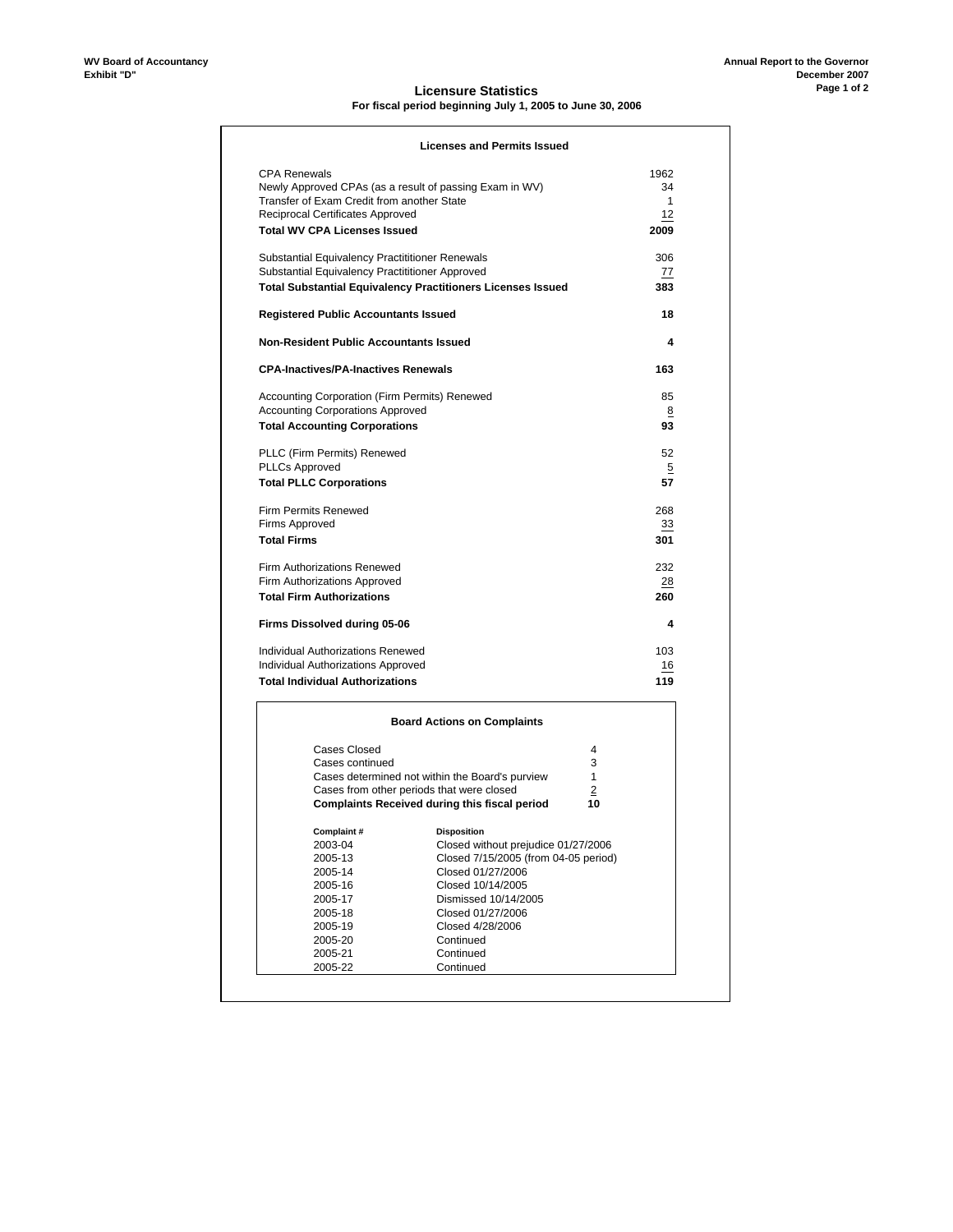#### **Licensure Statistics For fiscal period beginning July 1, 2006 to June 30, 2007**

|                                                                                                | <b>Licenses and Permits Issued</b>                                                                  |         |                |
|------------------------------------------------------------------------------------------------|-----------------------------------------------------------------------------------------------------|---------|----------------|
| <b>Certified Public Accountants</b>                                                            |                                                                                                     |         | 1994           |
|                                                                                                | Newly Certified CPAs Who Passed Exam in WV                                                          |         | 43             |
| <b>Newly Certified Reciprocal CPAs</b>                                                         |                                                                                                     |         | 16             |
| <b>Total WV CPA Licenses Issued</b>                                                            |                                                                                                     |         | 2053           |
|                                                                                                | Substantial Equivalency Practitioners (Non-resident Permits)                                        |         | 294            |
|                                                                                                | Substantial Equivalency Practitioners Approved During 06-07                                         |         | <u>138</u>     |
|                                                                                                | <b>Total Substantial Equivalency Practitioner Licenses Issued</b>                                   |         | 432            |
| <b>Registered Public Accountant Renewals</b><br><b>Non-Resident Public Accountant Renewals</b> |                                                                                                     |         | 18<br>4        |
|                                                                                                |                                                                                                     |         |                |
| <b>CPA-Inactives/PA-Inactives</b>                                                              |                                                                                                     |         | 189            |
| <b>Firm Permits Renewed</b>                                                                    |                                                                                                     |         | 287            |
| Firms Permits approved during 06-07                                                            |                                                                                                     |         | 37             |
| <b>Total Firms</b>                                                                             |                                                                                                     |         | 324            |
|                                                                                                | Accounting Corporations (Firm Permits) Renewed                                                      |         | 93             |
|                                                                                                | Accounting Corporations Approved during 06-07                                                       |         | $\overline{4}$ |
| <b>Total Accounting Corporations</b>                                                           |                                                                                                     |         | 97             |
| PLLC (Firm Permits) Renewed                                                                    |                                                                                                     |         | 58             |
| PLLCs approved during 06-07                                                                    |                                                                                                     |         | 12             |
| <b>Total PLLCs</b>                                                                             |                                                                                                     |         | 70             |
| Firm Permits renewed                                                                           |                                                                                                     |         | 287            |
| Firm Permits approved during 06-07                                                             |                                                                                                     |         | 37             |
| <b>Total Firm Permits</b>                                                                      |                                                                                                     |         | 324            |
|                                                                                                |                                                                                                     |         |                |
| Firms Dissolved During 06-07                                                                   |                                                                                                     |         | 5              |
| <b>Firm Authorizations Renewed</b>                                                             |                                                                                                     |         | 245            |
|                                                                                                |                                                                                                     |         | 31             |
| Firm Authorization approved during 06-07<br><b>Total Firm Authorizations</b>                   |                                                                                                     |         | 276            |
|                                                                                                |                                                                                                     |         | 104            |
| <b>Existing Individual Authorizations</b>                                                      | Individual Authorization approved during 06-07                                                      |         | 7              |
| <b>Individual Authorization Totals</b>                                                         |                                                                                                     |         | 111            |
|                                                                                                | <b>Board Actions on Complaints</b>                                                                  |         |                |
|                                                                                                |                                                                                                     |         |                |
| Cases Closed                                                                                   |                                                                                                     | 4       |                |
| Cases continued                                                                                |                                                                                                     | 6       |                |
|                                                                                                | Cases determined not within the Board's purview                                                     | 3       |                |
|                                                                                                | Cases from other periods that were closed                                                           | 3       |                |
|                                                                                                | Cases from other periods that are continued<br><b>Complaints Received during this fiscal period</b> | 0<br>16 |                |
|                                                                                                |                                                                                                     |         |                |
| Complaint #                                                                                    | Disposition                                                                                         |         |                |
| 2005-20                                                                                        | Closed 11/10/2006                                                                                   |         |                |
| 2005-21                                                                                        | Closed 7/21/2006                                                                                    |         |                |
| 2005-22                                                                                        | Closed 7/21/2006                                                                                    |         |                |
| 2006-01                                                                                        | Closed 11/10/2006                                                                                   |         |                |
| 2006-02                                                                                        | Closed 11/10/2006                                                                                   |         |                |
| 2006-03                                                                                        | Dismissed 11/10/2006                                                                                |         |                |
| 2006-04                                                                                        | Dismissed 1/30/2007                                                                                 |         |                |
| 2006-05                                                                                        | Continued                                                                                           |         |                |
| 2006-06                                                                                        | Closed 4/27/2007                                                                                    |         |                |
| 2006-07                                                                                        | Closed 1/30/2007                                                                                    |         |                |
| 2006-08                                                                                        | Dismissed 1/30/2007                                                                                 |         |                |
| 2007-01                                                                                        | Continued                                                                                           |         |                |
| 2007-02                                                                                        | Continued                                                                                           |         |                |
| 2007-03<br>2007-04                                                                             | Continued<br>Continued                                                                              |         |                |

S:\OFFICE\ANNRPT\DEC2007\ Exhibit D - 2006-2007 Licensing Statistics.xls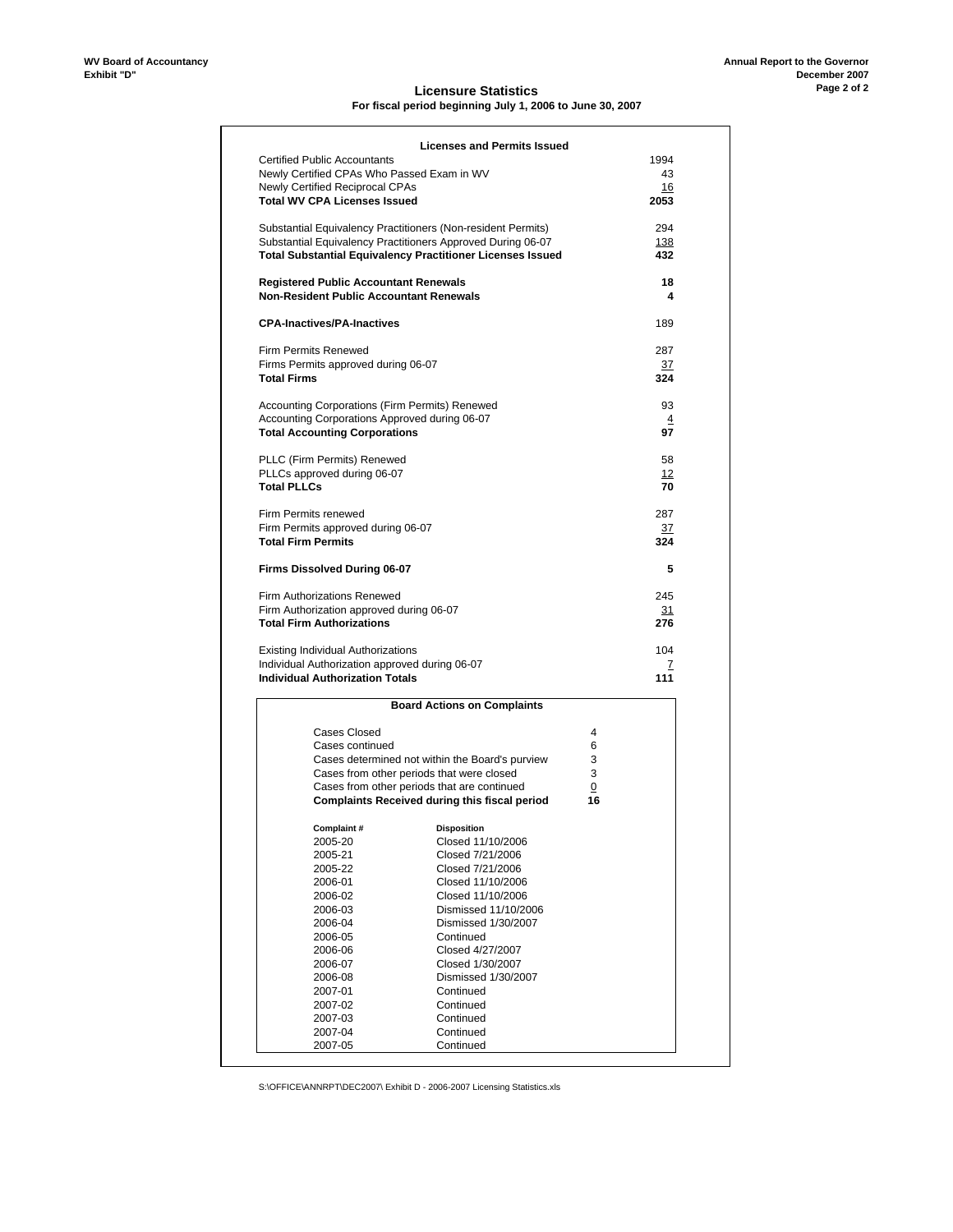# **Accounting Corporation, Professional Limited Liability Companies and Firm Permit Approvals For Period Beginning July 1, 2005 to June 30, 2006**

|                         | Firm No               | <b>Registration Date Company Name</b> |                                                   | City                 | <b>State</b> | County            |
|-------------------------|-----------------------|---------------------------------------|---------------------------------------------------|----------------------|--------------|-------------------|
| <b>AC Approvals</b>     |                       |                                       |                                                   |                      |              |                   |
| $\mathbf{1}$            | F0312                 | 08/15/2005                            | KATHERINE L FOLEY CPA AC INC                      | <b>MARTINSBURG</b>   | WV           | <b>BERKELEY</b>   |
| $\mathbf{2}$            | F0313                 | 09/19/2005                            | <b>TW PRICE AC</b>                                | <b>SHEPHERDSTOWN</b> | wv           | <b>JEFFERSON</b>  |
| 3                       | F0327                 | 11/21/2005                            | <b>AUTREY &amp; TOLER AC</b>                      | <b>MULLENS</b>       | WV           | <b>WYOMING</b>    |
| 4                       | F0330                 | 01/04/2006                            | <b>BADGLEY &amp; CHRIST AC</b>                    | <b>WILLIAMSTOWN</b>  | WV           | <b>WOOD</b>       |
| 5                       | F0331                 | 01/04/2006                            | <b>WEYER &amp; COMPANY AC</b>                     | <b>RIPLEY</b>        | wv           | <b>JACKSON</b>    |
| 6                       | F0332                 | 01/18/2006                            | JOETTA KUHN CPA AC                                | <b>ALUM CRK</b>      | <b>WV</b>    | <b>KANAWHA</b>    |
| $\overline{\mathbf{r}}$ | F0335                 | 02/07/2006                            | PAM HOLLIDAY CPA AC                               | <b>ELKVIEW</b>       | WV           | <b>KANAWHA</b>    |
| 8                       | F0340                 | 05/31/2006                            | ROGER HARDESTY & ASSOCIATES AC                    | <b>KINGWOOD</b>      | WV           | <b>PRESTON</b>    |
|                         | <b>PLLC Approvals</b> |                                       |                                                   |                      |              |                   |
| 1                       | F0311                 | 08/22/2005                            | <b>BRUCE LAWSON PLLC</b>                          | <b>CHARLESTON</b>    | WV           | <b>KANAWHA</b>    |
| $\mathbf{2}$            | F0318                 | 10/05/2005                            | KATHY SUE RITTENHOUSE CPA PLLC                    | <b>HURRICANE</b>     | WV           | <b>PUTNAM</b>     |
| 3                       | F0324                 | 11/05/2005                            | <b>MADAN &amp; ASSOCIATES PLLC</b>                | <b>CHARLESTON</b>    | WV           | <b>KANAWHA</b>    |
| 4                       | F0325                 | 11/16/2005                            | PITROLO & ASSOCIATES PLLC                         | <b>FAIRMONT</b>      | WV           | <b>MARION</b>     |
| 5                       | F0329                 |                                       |                                                   | <b>MORGANTOWN</b>    | WV           | <b>MONONGALIA</b> |
|                         |                       | 12/22/2005                            | <b>VECCHIO &amp; COMPANY PLLC</b>                 |                      |              |                   |
| <b>Firm Approvals</b>   |                       |                                       |                                                   |                      |              |                   |
| 1                       | F0005                 | 07/01/2005                            | HARDESTY & ASSOCIATES PLLC (Dissolved 05/31/2006) | <b>KINGWOOD</b>      | WV           | <b>PRESTON</b>    |
| $\mathbf{2}$            | F0307                 | 07/01/2005                            | <b>JACKSON THORNTON &amp; CO PC</b>               | <b>MONTGOMERY</b>    | AL.          |                   |
| 3                       | F0308                 | 07/01/2005                            | <b>CLINE &amp; ASSOCIATES PLLC</b>                | <b>CHARLESTON</b>    | WV           | <b>KANAWHA</b>    |
| 4                       | F0309                 | 08/02/2005                            | <b>JP MYERS &amp; ASSOCIATES LLC</b>              | <b>CARNEGIE</b>      | PA           |                   |
| 5                       | F0310                 | 08/11/2005                            | <b>SHECHTMAN MARKS DEVOR PC</b>                   | PHILADELPHIA         | PA           |                   |
| 6                       | F0312                 | 08/15/2005                            | KATHERINE L FOLEY CPA AC INC                      | <b>MARTINSBURG</b>   | WV           | <b>BERKELEY</b>   |
| $\overline{7}$          | F0313                 | 09/19/2005                            | <b>TW PRICE AC</b>                                | <b>SHEPHERDSTOWN</b> | WV           | <b>JEFFERSON</b>  |
| 8                       | F0314                 | 09/22/2005                            | <b>COCHRAN HEAD &amp; CO PA</b>                   | <b>KANSAS CITY</b>   | κs           |                   |
| 9                       | F0315                 | 09/28/2005                            | <b>SOMERSET CPAS PC</b>                           | <b>INDIANAPOLIS</b>  | IN           |                   |
| 10                      | F0316                 | 09/30/2005                            | <b>SHERIFF &amp; MORGAN PC</b>                    | <b>RICHARDSON</b>    | TX           |                   |
| 11                      | F0317                 | 09/30/2005                            | <b>SUTHERLAND &amp; SMITH PC</b>                  | <b>WYTHEVILLE</b>    | ٧Α           |                   |
| 12                      | F0318                 | 10/05/2005                            | KATHY SUE RITTENHOUSE CPA PLLC                    | <b>HURRICANE</b>     | WV           | <b>PUTNAM</b>     |
| 13                      | F0319                 | 10/04/2005                            | <b>WEAVER &amp; EVANS CPAS</b>                    | <b>COLUMBUS</b>      | OH           |                   |
| 14                      | F0320                 | 09/30/2005                            | <b>HILLARD &amp; SMITH PC</b>                     | <b>SUGARLAND</b>     | <b>TX</b>    |                   |
| 15                      | F0321                 | 10/17/2005                            | <b>GORDON NILES &amp; COMPANY PA</b>              | <b>JACKSONVILLE</b>  | FL.          |                   |
| 16                      | F0322                 | 10/24/2005                            | <b>PAMELA S SMITH CPA PA</b>                      | <b>CUMBERLAND</b>    | MD           |                   |
| 17                      | F0323                 | 10/25/2005                            | <b>S B HOOVER &amp; CO LLP</b>                    | <b>HARRISONBURG</b>  | VA           |                   |
| 18                      | F0324                 | 11/05/2005                            | <b>MADAN &amp; ASSOCIATES PLLC</b>                | <b>CHARLESTON</b>    | WV           | <b>KANAWHA</b>    |
| 19                      | F0325                 | 11/16/2005                            | <b>PITROLO &amp; ASSOCIATES PLLC</b>              | <b>FAIRMONT</b>      | WV           | <b>MARION</b>     |
| 20                      | F0326                 | 11/23/2005                            | FIRM OF STEPHEN R BRAUNSTEIN CPA                  | <b>AUSTIN</b>        | ТX           |                   |
| 21                      | F0327                 | 11/21/2005                            | <b>AUTREY &amp; TOLER AC</b>                      | <b>MULLENS</b>       | WV           | <b>WYOMING</b>    |
| 22                      | F0328                 | 12/20/2005                            | <b>LAZARD DANA LLP</b>                            | <b>SAVANNAH</b>      | GA           |                   |
| 23                      | F0329                 | 12/22/2005                            | <b>VECCHIO &amp; COMPANY PLLC</b>                 | <b>MORGANTOWN</b>    | W٧           | <b>MONONGALIA</b> |
| 24                      | F0330                 | 01/04/2006                            | <b>BADGLEY &amp; CHRIST AC</b>                    | <b>WILLIAMSTOWN</b>  | WV           | <b>WOOD</b>       |
| 25                      | F0331                 | 01/04/2006                            | <b>WEYER &amp; COMPANY AC</b>                     | <b>RIPLEY</b>        | WV           | <b>JACKSON</b>    |
| 26                      | F0332                 | 01/18/2006                            | <b>JOETTA KUHN CPA AC</b>                         | <b>ALUM CRK</b>      | WV           | <b>KANAWHA</b>    |
| 27                      | F0333                 | 02/06/2006                            | <b>HOBE &amp; LUCAS CPAS</b>                      | <b>INDEPENDENCE</b>  | OH           |                   |
| 28                      | F0334                 | 02/07/2006                            | <b>D'AMELIO COHEN &amp; ASSOCIATES LLC</b>        | <b>BALTIMORE</b>     | MD           |                   |
| 29                      | F0335                 | 02/07/2006                            | PAM HOLLIDAY CPA AC                               | <b>ELKVIEW</b>       | WV           | <b>KANAWHA</b>    |
| 30                      | F0336                 | 03/14/2006                            | <b>ARMANINO McKENNA LLP</b>                       | <b>SAN RAMON</b>     | CA           |                   |
| 31                      | F0337                 | 03/15/2006                            | <b>BADGER &amp; SAL</b>                           | <b>MORGANTOWN</b>    | WV           | <b>MONONGALIA</b> |
| 32                      | F0338                 | 04/03/2006                            | PARENTE RANDOLPH LLC                              | <b>PITTSBURGH</b>    | PA           |                   |
| 33                      | F0339                 | 05/03/2006                            | <b>LAMBRIDES LAMOS MOULTHROP LLP</b>              | <b>E NORTHPORT</b>   | <b>NY</b>    |                   |
|                         |                       |                                       |                                                   |                      |              |                   |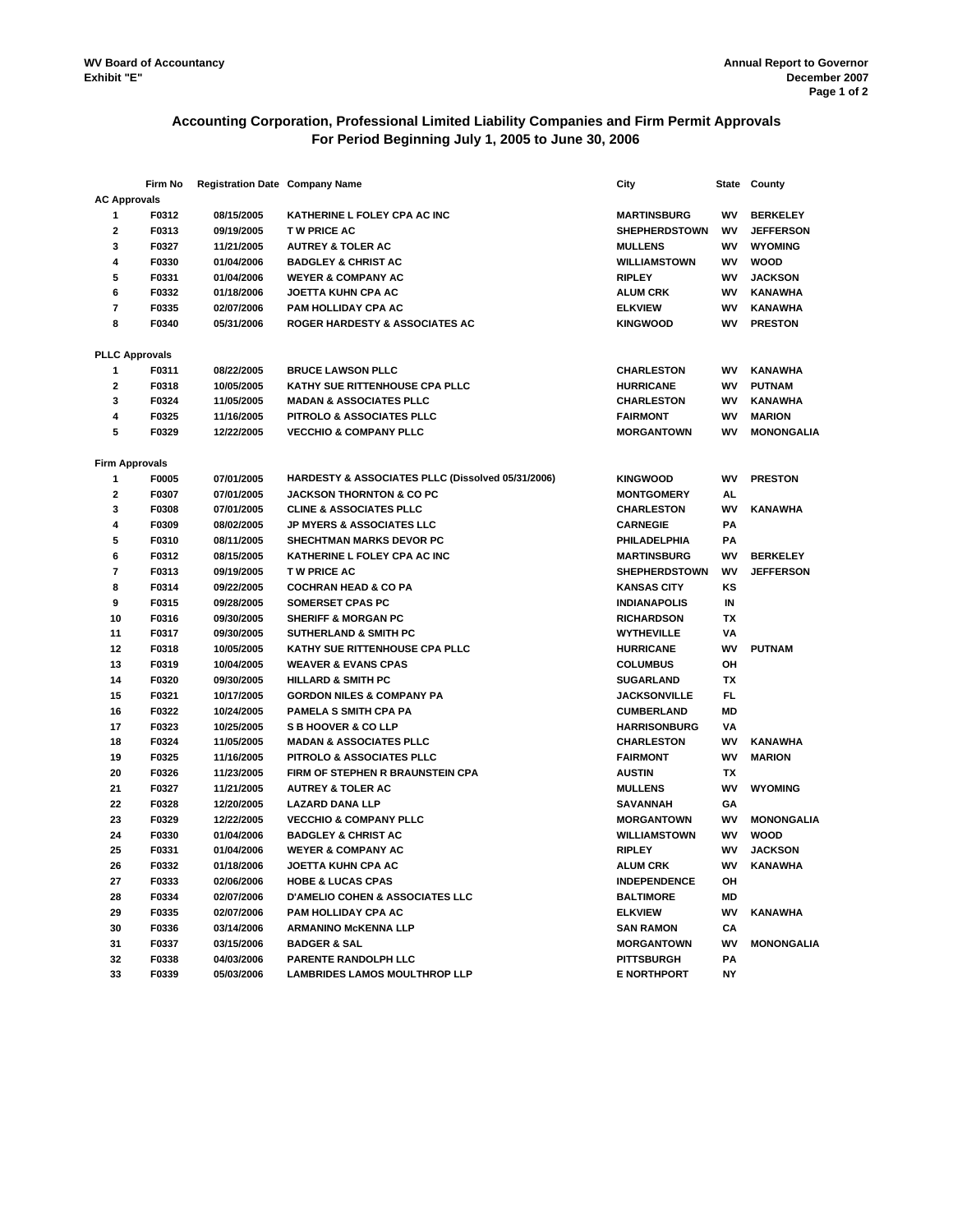# **Accounting Corporation, Professional Limited Liability Companies and Firm Permit Approvals For Period Beginning July 1, 2006 to June 30, 2007**

|                       | Firm No               | <b>Registration Date Company Name</b> |                                                              | City                              |           | State County      |
|-----------------------|-----------------------|---------------------------------------|--------------------------------------------------------------|-----------------------------------|-----------|-------------------|
| <b>AC Approvals</b>   |                       |                                       |                                                              |                                   |           |                   |
| 1                     | F0364                 | 12/11/2006                            | <b>SANDRA B NEELY CPA AC</b>                                 | <b>LEWISBURG</b>                  | WV        | <b>GREENBRIER</b> |
| $\mathbf{2}$          | F0363                 | 12/26/2006                            | <b>MICHAEL F BLACK CPA AC</b>                                | <b>WINFIELD</b>                   | WV        | <b>PUTNAM</b>     |
| 3                     | F0341                 | 01/30/2007                            | <b>COOPER &amp; ASSOCIATES AC</b>                            | <b>ST ALBANS</b>                  | WV        | KANAWHA           |
| 4                     | F0143                 | 01/30/2007                            | <b>CHAMBERS PATERNO &amp; ASSOCIATES AC</b>                  | <b>CHARLESTON</b>                 | WV        | <b>KANAWHA</b>    |
|                       |                       |                                       |                                                              |                                   |           |                   |
|                       | <b>PLLC Approvals</b> |                                       |                                                              |                                   |           |                   |
| 1                     | F0344                 | 07/01/2006                            | <b>RUSSELL EVANS &amp; THOMPSON PLLC</b>                     | <b>HERNDON</b>                    | VA        |                   |
| 2                     | F0342                 | 07/01/2006                            | <b>MARY RICHARDSON CPA ACCOUNTING &amp; TAX SERVICE PLLC</b> | <b>HARPER</b>                     | WV        | <b>RALEIGH</b>    |
| 3                     | F0343                 | 07/01/2006                            | <b>CANDICE A HAWLEY CPA PLLC</b>                             | <b>CHARLESTON</b>                 | WV        | <b>KANAWHA</b>    |
| 4                     | F0345                 | 07/01/2006                            | <b>SULLIVAN WEBB PLLC</b>                                    | <b>HUNTINGTON</b>                 | WV        | CABELL            |
| 5                     | F0354                 | 10/01/2006                            | <b>DECKER &amp; COMPANY PLLC</b>                             | <b>MARTINSBURG</b>                | wv        | <b>BERKELEY</b>   |
| 6                     | F0360                 | 11/14/2006                            | <b>CHAD R LAWYER CPA PLLC</b>                                | <b>MARTINSBURG</b>                | WV        | <b>BERKELEY</b>   |
| 7                     | F0362                 | 12/04/2006                            | <b>MAUNZ &amp; COMPANY PLLC</b>                              | <b>CLARKSBURG</b>                 | WV        | <b>HARRISON</b>   |
| 8                     | F0361                 | 12/04/2006                            | <b>CARA M IHNDRIS CPA PLLC</b>                               | <b>MARTINSBURG</b>                | WV        | <b>BERKELEY</b>   |
| 9                     | F0145                 | 12/11/2006                            | <b>COSTANZO &amp; ASSOCIATES PLLC</b>                        | <b>WHEELING</b>                   | WV        | OHIO              |
| 10                    | F0367                 | 01/02/2007                            | JEFFERY S HOLLIFIELD CPA PLLC                                | <b>PRINCETON</b>                  | W٧        | <b>MERCER</b>     |
| 11                    | F0372                 | 03/05/2007                            | <b>MATHENY LEPORT &amp; PAULEY PLLC</b>                      | <b>RIPLEY</b>                     | wv        | <b>JACKSON</b>    |
| 12                    | F0373                 | 03/05/2007                            | <b>MILLER &amp; COMPANY PLLC</b>                             | <b>HUNTINGTON</b>                 | wv        | <b>CABELL</b>     |
|                       |                       |                                       |                                                              |                                   |           |                   |
| <b>Firm Approvals</b> |                       |                                       |                                                              |                                   |           |                   |
| 1                     | F0311                 | 08/22/2005                            | <b>BRUCE LAWSON PLLC</b>                                     | <b>CHARLESTON</b>                 | WV        | <b>KANAWHA</b>    |
| 2                     | F0342                 | 07/01/2006                            | <b>MARY RICHARDSON CPA ACCOUNTING &amp; TAX SERVICE PLLC</b> | <b>HARPER</b>                     | WV        | <b>RALEIGH</b>    |
| 3                     | F0343                 | 07/01/2006                            | <b>CANDICE A HAWLEY CPA PLLC</b>                             | <b>CHARLESTON</b>                 | WV        | <b>KANAWHA</b>    |
| 4                     | F0344                 | 07/01/2006                            | <b>RUSSELL EVANS &amp; THOMPSON PLLC</b>                     | <b>HERNDON</b>                    | VA        |                   |
| 5                     | F0345                 | 07/01/2006                            | <b>SULLIVAN WEBB PLLC</b>                                    | <b>HUNTINGTON</b>                 | WV        | <b>CABELL</b>     |
| 6                     | F0346                 | 07/01/2006                            | <b>DEMPSEY VANTREASE &amp; FOLLIS PLLC</b>                   | <b>MURFREESBORO</b>               | <b>TN</b> |                   |
| 7                     | F0347                 | 07/01/2006                            | <b>CLIFTON GUNDERSON LLP</b>                                 | <b>PEORIA</b>                     | IL.       |                   |
| 8                     | F0348                 | 07/01/2006                            | WILSON PRICE BARRANCO BLANKENSHIP BILLINGSLEY PC             | <b>MONTGOMERY</b>                 | AL.       |                   |
| 9                     | F0351                 | 07/01/2006                            | <b>WILLIAM D CANNADY CPA PC</b>                              | <b>SAVANNAH</b>                   | GA        |                   |
| 10                    | F0353                 | 07/15/2006                            | NEARMAN MAYNARD VALLEZ CPAS & CONSULTANTS PA                 | <b>MIAMI</b>                      | FL.       |                   |
| 11                    | F0349                 | 07/28/2006                            | <b>ANDERSON &amp; ROERS CPAS LLC</b>                         | <b>ROSEVILLE</b>                  | <b>MN</b> |                   |
| 12                    | F0350                 | 08/01/2006                            | <b>MALIN BERGQUIST &amp; CO LLP</b>                          | <b>ERIE</b>                       | PA        |                   |
| 13                    | F0352                 | 08/10/2006                            | <b>KELLEY GALLOWAY &amp; CO PSC</b>                          | <b>ASHLAND</b>                    | ΚY        |                   |
| 14                    | F0354                 | 10/01/2006                            | <b>DECKER &amp; COMPANY PLLC</b>                             | <b>MARTINSBURG</b>                | WV        | <b>BERKELEY</b>   |
| 15                    | F0355                 | 10/02/2006                            | <b>BUFFAMANTE WHIPPLE BUTTAFARO PC</b>                       | <b>OLEAN</b>                      | NY        |                   |
| 16                    | F0356                 | 10/24/2006                            | <b>POTTER &amp; CO PA</b>                                    | <b>MONROE</b>                     | <b>NC</b> |                   |
| 17                    | F0357                 | 11/02/2006                            | <b>CAUDILL &amp; ASSOCIATES CPAS</b>                         | <b>PORTSMOUTH</b>                 | OH        |                   |
| 18                    | F0358                 | 11/02/2006                            | <b>SASLOW LUFKIN &amp; BUGGY LLP</b>                         | <b>AVON</b>                       | СT        |                   |
| 19                    | F0360                 | 11/14/2006                            | <b>CHAD R LAWYER CPA PLLC</b>                                | <b>MARTINSBURG</b>                | WV        | <b>BERKELEY</b>   |
| 20                    | F0361                 | 12/04/2006                            | <b>CARA M IHNDRIS CPA PLLC</b>                               | <b>MARTINSBURG</b>                | W٧        | <b>BERKELEY</b>   |
| 21                    | F0362                 | 12/04/2006                            | <b>MAUNZ &amp; COMPANY PLLC</b>                              | <b>CLARKSBURG</b>                 | WV        | <b>HARRISON</b>   |
| 22                    | F0364                 | 12/11/2006                            | SANDRA B NEELY CPA AC                                        | <b>LEWISBURG</b>                  | WV        | <b>GREENBRIER</b> |
| 23                    | F0363                 | 12/26/2006                            | <b>MICHAEL F BLACK CPA AC</b>                                | <b>WINFIELD</b>                   | WV        | <b>PUTNAM</b>     |
| 24                    | F0365                 | 12/29/2006                            | ELLIOTT DAVIS LLC                                            | <b>GREENVILLE</b>                 | sc        |                   |
| 25                    | F0367                 | 01/02/2007                            | JEFFERY S HOLLIFIELD CPA PLLC                                | <b>PRINCETON</b>                  | W٧        | <b>MERCER</b>     |
| 26                    | F0368                 | 01/18/2007                            | <b>WILLIAM T GRIMM &amp; ASSOCIATES PC</b>                   | <b>UNIONTOWN</b>                  | PA        |                   |
| 27                    | F0366                 | 01/22/2007                            | STEMEN MERTENS STICKLER PHILLIPS CPAs & ASSOC                | <b>COLUMBUS</b>                   | OH        |                   |
| 28                    | F0341                 | 01/30/2007                            | <b>COOPER &amp; ASSOCIATES AC</b>                            |                                   | WV        |                   |
| 29                    | F0369                 | 02/05/2007                            | <b>AHMAD ASSOCIATES LTD PC</b>                               | <b>ST ALBANS</b><br><b>VIENNA</b> | VA        | KANAWHA           |
| 30                    | F0370                 | 03/01/2007                            | <b>BARBACANE THORNTON &amp; COMPANY</b>                      | <b>WILMINGTON</b>                 | DE        |                   |
| 31                    | F0372                 | 03/05/2007                            | <b>MATHENY LEPORT &amp; PAULEY PLLC</b>                      | <b>RIPLEY</b>                     | W٧        | <b>JACKSON</b>    |
|                       |                       |                                       | <b>MILLER &amp; COMPANY PLLC</b>                             |                                   |           |                   |
| 32                    | F0373                 | 03/05/2007                            |                                                              | <b>HUNTINGTON</b>                 | wv        | <b>CABELL</b>     |
| 33                    | F0371                 | 03/07/2007                            | <b>VIRCHOW KRAUSE &amp; COMPANY LLP</b>                      | <b>MADISON</b>                    | WI        |                   |
| 34                    | F0374                 | 03/08/2007                            | <b>CHERRY BEKAERT &amp; HOLLAND LLP</b>                      | <b>RICHMOND</b>                   | VA        |                   |
| 35                    | F0375                 | 03/13/2007                            | McGILL POWER BELL & ASSOCIATES LLP                           | <b>MEADVILLE</b>                  | PA        |                   |
| 36                    | F0376                 | 03/20/2007                            | <b>ROTZ &amp; STONESIFER PC</b>                              | <b>CHAMBERSBURG</b>               | PA        |                   |
| 37                    | F0378                 | 04/25/2007                            | THE FENTRESS GROUP LLC                                       | <b>COLUMBUS</b>                   | OH        |                   |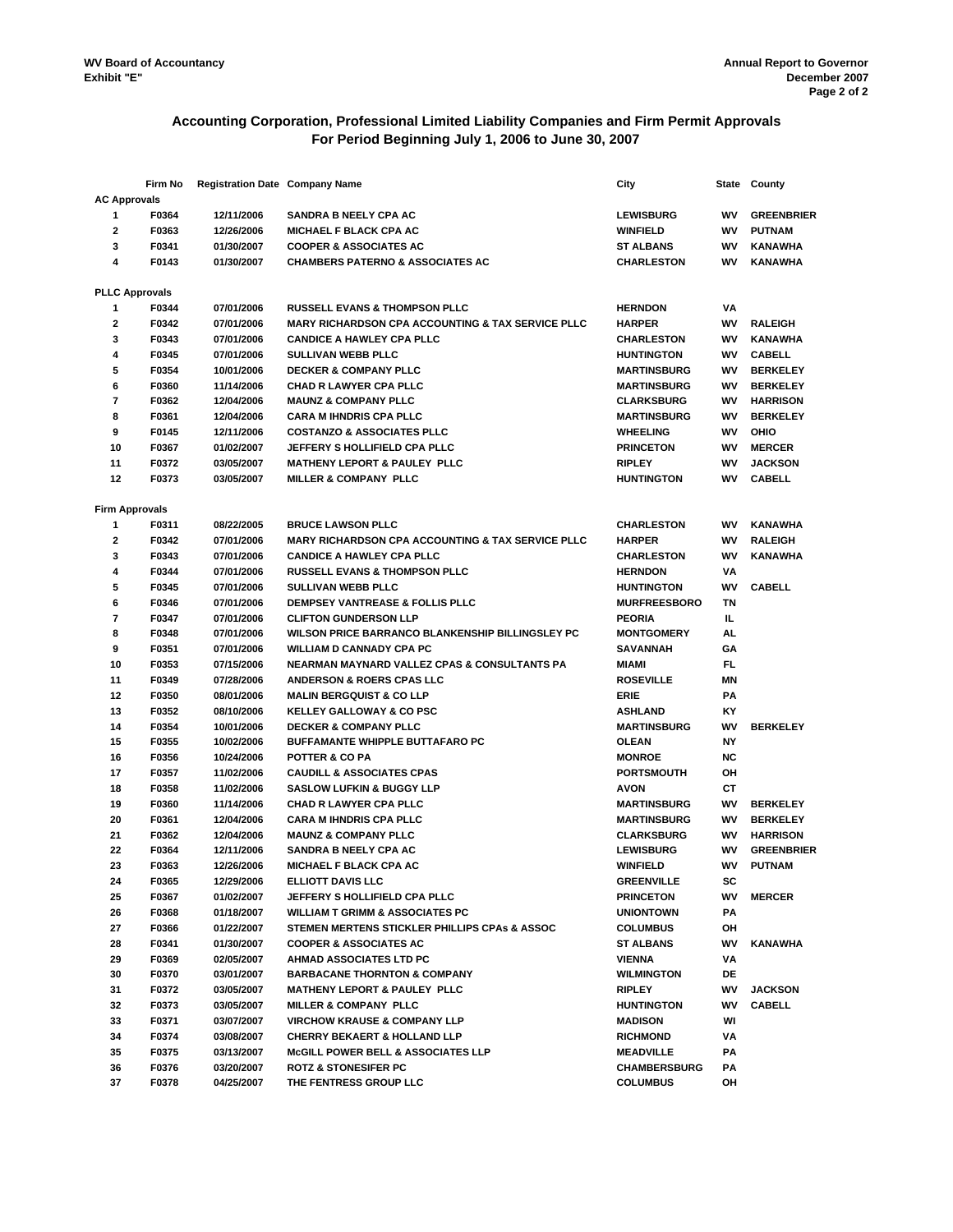# **Firm and Individual Practitioner Authorizations Approved For Period Beginning July 1, 2005 to June 30, 2006**

#### **Firm Authorizations**

|                | Firm No.        | <b>Regis Date</b>                             | <b>Firm Name</b>                           | City                  | <b>State</b> | County            |
|----------------|-----------------|-----------------------------------------------|--------------------------------------------|-----------------------|--------------|-------------------|
| 1              | F0005           | 07/01/2005                                    | <b>HARDESTY &amp; ASSOCIATES PLLC</b>      | <b>KINGWOOD</b>       | WV           | <b>PRESTON</b>    |
| 2              | F0307           | 07/01/2005                                    | <b>JACKSON THORNTON &amp; CO PC</b>        | <b>MONTGOMERY</b>     | AL           |                   |
| 3              | F0308           | 07/26/2005                                    | <b>CLINE &amp; ASSOCIATES PLLC</b>         | <b>CHARLESTON</b>     | WV           | KANAWHA           |
| 4              | F0309           | 08/02/2005                                    | <b>JP MYERS &amp; ASSOCIATES LLC</b>       | <b>CARNEGIE</b>       | РA           |                   |
| 5              | F0310           | 08/11/2005                                    | <b>SHECHTMAN MARKS DEVOR PC</b>            | <b>PHILADELPHIA</b>   | РA           |                   |
| 6              | F0312           | 08/15/2005                                    | KATHERINE L FOLEY CPA AC INC               | <b>MARTINSBURG</b>    | W٧           | <b>BERKELEY</b>   |
| $\overline{7}$ | F0314           | 09/22/2005                                    | <b>COCHRAN HEAD &amp; CO PA</b>            | <b>KANSAS CITY</b>    | ΚS           |                   |
| 8              | F0315           | 09/28/2005                                    | <b>SOMERSET CPAS PC</b>                    | <b>INDIANAPOLIS</b>   | IN           |                   |
| 9              | F0317           | 09/30/2005                                    | <b>SUTHERLAND &amp; SMITH PC</b>           | <b>WYTHEVILLE</b>     | VA           |                   |
| 10             | F0316           | 09/30/2005                                    | <b>SHERIFF &amp; MORGAN PC</b>             | <b>DALLAS</b>         | ΤХ           |                   |
| 11             | F0319           | 10/04/2005                                    | <b>WEAVER &amp; EVANS INC</b>              | <b>COLUMBUS</b>       | ΟH           |                   |
| 12             | F0321           | 10/17/2005                                    | <b>GORDON &amp; COMPANY PA</b>             | <b>JACKSONVILLE</b>   | FL           |                   |
| 13             | F0322           | 10/24/2005                                    | <b>PAMELA S SMITH CPA PA</b>               | <b>CUMBERLAND</b>     | ΜD           |                   |
| 14             | F0323           | 10/25/2005                                    | <b>S B HOOVER &amp; COMPANY LLP</b>        | <b>HARRISONBURG</b>   | VA           |                   |
| 15             | F0325           | 11/16/2005                                    | PITROLO & ASSOCIATES PLLC                  | <b>FAIRMONT</b>       | W٧           | <b>MARION</b>     |
| 16             | F0327           | 11/21/2005                                    | <b>AUTREY &amp; TOLER AC</b>               | <b>MULLENS</b>        | W٧           | <b>WYOMING</b>    |
| 17             | F0328           | 12/20/2005                                    | <b>LAZARD DANA LLP</b>                     | <b>SAVANNAH</b>       | GА           |                   |
| 18             | F0329           | 12/22/2005                                    | <b>VECCHIO &amp; COMPANY PLLC</b>          | <b>MORGANTOWN</b>     | W٧           | <b>MONONGALIA</b> |
| 19             | F0331           | 01/04/2006                                    | <b>WEYER &amp; COMPANY AC</b>              | <b>RIPLEY</b>         | W٧           | <b>JACKSON</b>    |
| 20             | F0330           | 01/04/2006                                    | <b>BADGLEY &amp; CHRIST AC</b>             | <b>WILLIAMSTOWN</b>   | W٧           | <b>WOOD</b>       |
| 21             | F0332           | 01/18/2006                                    | <b>JOETTA KUHN CPA AC</b>                  | <b>ALUM CRK</b>       | W٧           | <b>KANAWHA</b>    |
| 22             | F0333           | 02/06/2006                                    | <b>HOBE &amp; LUCAS CPAS</b>               | <b>INDEPENDENCE</b>   | ΟH           |                   |
| 23             | F0334           | 02/07/2006                                    | <b>D'AMELIO COHEN &amp; ASSOCIATES LLC</b> | <b>BALTIMORE</b>      | ΜD           |                   |
| 24             | F0336           | 03/14/2006                                    | <b>ARMANINO MCKENNA LLP</b>                | <b>SAN RAMON</b>      | СA           |                   |
| 25             | F0337           | 03/15/2006                                    | <b>BADGER &amp; SAL</b>                    | <b>MORGANTOWN</b>     | W٧           | <b>MONONGALIA</b> |
| 26             | F0338           | 04/03/2006                                    | PARENTE RANDOLPH LLC                       | <b>PITTSBURGH</b>     | РA           |                   |
| 27             | F0339           | 05/03/2006                                    | <b>LAMBRIDES LAMOS MOULTHROP LLP</b>       | <b>E NORTHPORT</b>    | ΝY           |                   |
| 28             | F0340           | 05/31/2006                                    | <b>ROGER HARDESTY &amp; ASSOCIATES AC</b>  | <b>KINGWOOD</b>       | WV           | <b>PRESTON</b>    |
|                |                 |                                               |                                            |                       |              |                   |
|                |                 | <b>Individual Practitioner Authorizations</b> |                                            |                       |              |                   |
|                | Number          | <b>Regis Date</b>                             | Name                                       | City                  | <b>State</b> | County            |
| 1              | WV001774        | 07/01/2005                                    | <b>APPLE, KENNETH W</b>                    | <b>FALLING WATERS</b> | WV           | <b>BERKELEY</b>   |
| 2              | WV001878        | 07/01/2005                                    | CAIN, JOHN W., SR.                         | <b>CROSS LANES</b>    | W٧           | <b>KANAWHA</b>    |
| 3              | <b>WV000588</b> | 07/01/2005                                    | LEWIS, CONNIE E.                           | <b>SHADY SPRING</b>   | W٧           | <b>RALEIGH</b>    |
| 4              | WV002545        | 07/08/2005                                    | <b>ROLLINS, TIMOTHY D</b>                  | <b>CUMBERLAND</b>     | ΜD           |                   |
| 5              | WV001506        | 07/26/2005                                    | PERROTTI, STEPHEN F.                       | <b>WHITE HALL</b>     | WV           | <b>MARION</b>     |
| 6              | WV004447        | 08/03/2005                                    | <b>BICKSLER, DOUGHLAS ALAN</b>             | <b>LEWISBURG</b>      | <b>WV</b>    | <b>GREENBRIER</b> |
| 7              | WV002862        | 08/05/2005                                    | KIGER, R. MARK                             | <b>CLARKSBURG</b>     | W٧           | <b>HARRISON</b>   |
| 8              | NR000311        | 08/05/2005                                    | YOHO, WILLIAM KENNETH, II                  | <b>LITTLE HOCKING</b> | ΟH           |                   |
| 9              | WV001432        | 08/11/2005                                    | HILDEBRAND, ROBERT M.                      | <b>FAIRMONT</b>       | WV           | <b>MARION</b>     |
| 10             | WV002465        | 08/12/2005                                    | <b>SKAGGS, TAMMY SMITH</b>                 | <b>ALDERSON</b>       | WV           | <b>GREENBRIER</b> |
| 11             | <b>WV003798</b> | 08/12/2005                                    | KELLY, CAROL A.                            | <b>MARTINSBURG</b>    | WV           | <b>MARION</b>     |
| 12             | WV001069        | 08/15/2005                                    | <b>SHAHEEN, JOHN LOUIS</b>                 | <b>ELKVIEW</b>        | WV           | KANAWHA           |
| 13             | WV001028        | 08/16/2005                                    | <b>GIANOLA, LYNNE F.</b>                   | <b>CROSS LANES</b>    | WV           | KANAWHA           |
| 14             | WV002089        | 09/27/2005                                    | <b>WALKER, RICHARD A</b>                   | <b>PT PLEASANT</b>    | WV           | <b>MASON</b>      |
| 15             | <b>WV004572</b> | 02/16/2006                                    | <b>WALKER, GERALD G</b>                    | <b>FALLING WATERS</b> | WV           | <b>BERKELEY</b>   |
| 16             | WV004273        | 05/23/2006                                    | <b>BOAL, BRIAN R.</b>                      | <b>OAKLAND</b>        | ΜD           |                   |
|                |                 |                                               |                                            |                       |              |                   |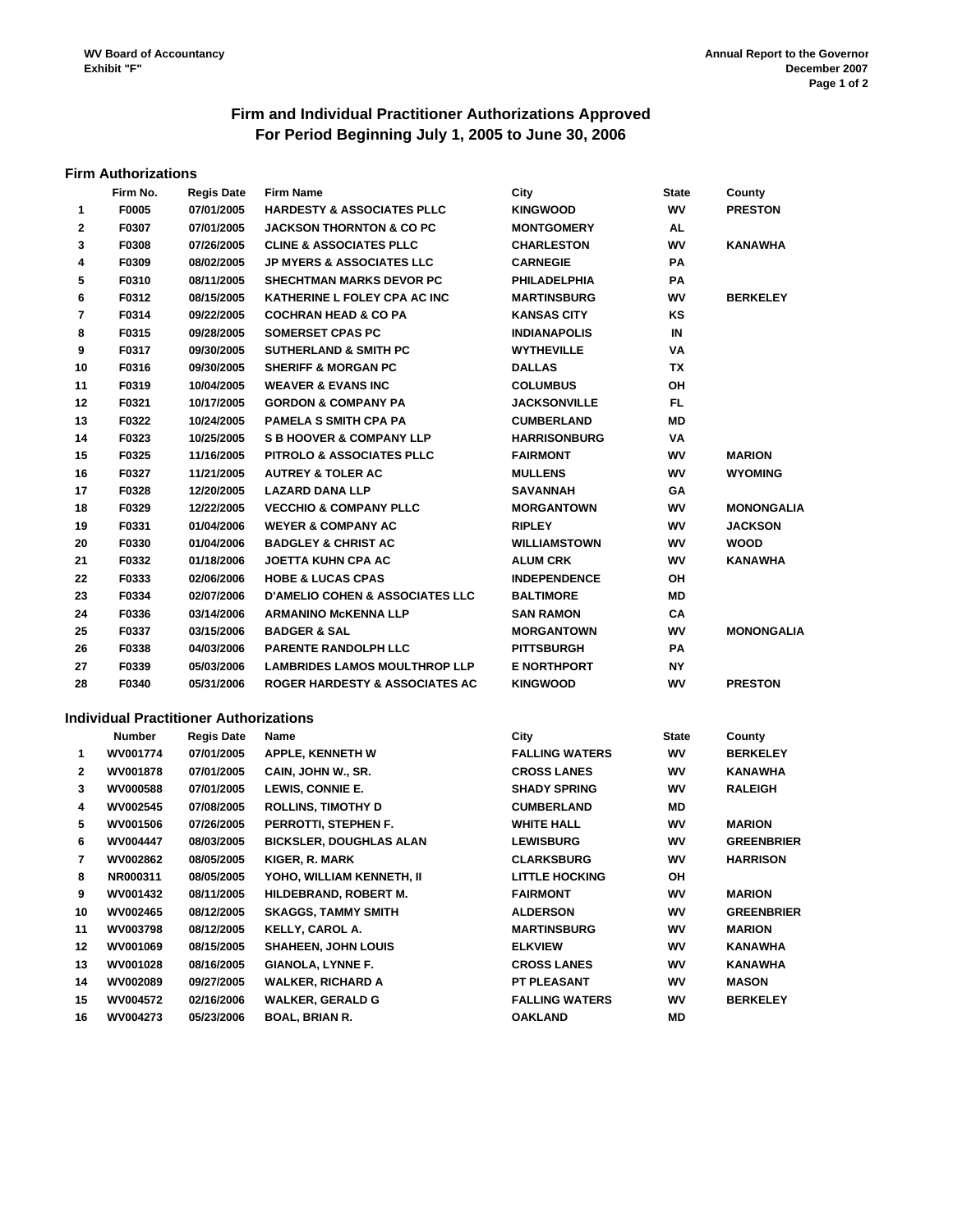# **Firm and Individual Practitioner Authorizations Approved For Period Beginning July 1, 2006 to June 30, 2007**

#### **Firm Authorizations**

|                | Firm No  | <b>Regis Date</b>                    | <b>Firm Name</b>                                      | City                | <b>State</b> | County            |
|----------------|----------|--------------------------------------|-------------------------------------------------------|---------------------|--------------|-------------------|
| 1              | F0271    | 07/01/2006                           | <b>KEVIN T WORLEY CPA AC</b>                          | <b>PRINCETON</b>    | WV           | <b>MERCER</b>     |
| $\mathbf{2}$   | F0311    | 07/01/2006                           | <b>BRUCE LAWSON PLLC</b>                              | <b>CHARLESTON</b>   | WV           | <b>KANAWHA</b>    |
| 3              | F0344    | 07/01/2006                           | <b>RUSSELL EVANS &amp; THOMPSON PLLC</b>              | <b>HERNDON</b>      | VA           |                   |
| 4              | F0351    | 07/01/2006                           | <b>WILLIAM D CANNADY CPA PC</b>                       | <b>SAVANNAH</b>     | GA           |                   |
| 5              | F0345    | 07/01/2006                           | <b>SULLIVAN WEBB PLLC</b>                             | <b>HUNTINGTON</b>   | WV           | <b>CABELL</b>     |
| 6              | F0346    | 07/01/2006                           | DEMPSEY VANTREASE & FOLLIS PLLC                       | <b>MURFREESBORO</b> | ΤN           |                   |
| $\overline{7}$ | F0347    | 07/01/2006                           | <b>CLIFTON GUNDERSON LLP</b>                          | <b>PEORIA</b>       | IL.          |                   |
| 8              | F0348    | 07/01/2006                           | <b>WILSON PRICE BARRANCO BLANKENSHIP E MONTGOMERY</b> |                     | AL           |                   |
| 9              | F0353    | 07/15/2006                           | <b>NEARMAN MAYNARD VALLEZ CPAS &amp; CONS MIAMI</b>   |                     | FL           |                   |
| 10             | F0350    | 08/01/2006                           | <b>MALIN BERGQUIST &amp; CO LLP</b>                   | <b>ERIE</b>         | PA           |                   |
| 11             | F0352    | 08/10/2006                           | <b>KELLEY GALLOWAY &amp; CO PSC</b>                   | <b>ASHLAND</b>      | KY           |                   |
| 12             | F0234    | 08/13/2006                           | <b>KENDALL L DAVIS PC</b>                             | <b>HAZLEHURST</b>   | GΑ           |                   |
| 13             | F0354    | 10/01/2006                           | <b>DECKER &amp; COMPANY PLLC</b>                      | <b>MARTINSBURG</b>  | WV           | <b>BERKELEY</b>   |
| 14             | F0355    | 10/02/2006                           | <b>BUFFAMANTE WHIPPLE BUTTAFARO PC</b>                | <b>OLEAN</b>        | <b>NY</b>    |                   |
| 15             | F0356    | 10/24/2006                           | <b>POTTER &amp; CO PA</b>                             | <b>MONROE</b>       | <b>NC</b>    |                   |
| 16             | F0357    | 11/02/2006                           | <b>CAUDILL &amp; ASSOCIATES CPAS</b>                  | <b>PORTSMOUTH</b>   | OН           |                   |
| 17             | F0358    | 11/02/2006                           | <b>SASLOW LUFKIN &amp; BUGGY LLP</b>                  | <b>AVON</b>         | CT           |                   |
| 18             | F0362    | 12/04/2006                           | <b>MAUNZ &amp; COMPANY PLLC</b>                       | <b>CLARKSBURG</b>   | W٧           | <b>HARRISON</b>   |
| 19             | F0364    | 12/11/2006                           | <b>SANDRA B NEELY CPA AC</b>                          | <b>LEWISBURG</b>    | WV           | <b>GREENBRIER</b> |
| 20             | F0365    | 12/29/2006                           | <b>ELLIOTT DAVIS LLC</b>                              | <b>GREENVILLE</b>   | SC           |                   |
| 21             | F0367    | 01/02/2007                           | <b>JEFFERY S HOLLIFIELD CPA PLLC</b>                  | <b>PRINCETON</b>    | WV           | <b>MERCER</b>     |
| 22             | F0368    | 01/18/2007                           | <b>WILLIAM T GRIMM &amp; ASSOCIATES PC</b>            | <b>UNIONTOWN</b>    | PA           |                   |
| 23             | F0366    | 01/22/2007                           | STEMEN MERTENS STICKLER PHILLIPS CPA COLUMBUS         |                     | OН           |                   |
| 24             | F0341    | 01/30/2007                           | <b>COOPER &amp; ASSOCIATES AC</b>                     | <b>ST ALBANS</b>    | <b>WV</b>    | <b>KANAWHA</b>    |
| 25             | F0369    | 02/05/2007                           | AHMAD ASSOCIATES LTD PC                               | <b>VIENNA</b>       | VA           |                   |
| 26             | F0370    | 03/01/2007                           | <b>BARBACANE THORNTON &amp; COMPANY</b>               | <b>WILMINGTON</b>   | DE           |                   |
| 27             | F0372    | 03/05/2007                           | <b>MATHENY LEPORT &amp; PAULEY PLLC</b>               | <b>RIPLEY</b>       | WV           | <b>JACKSON</b>    |
| 28             | F0371    | 03/07/2007                           | <b>VIRCHOW KRAUSE &amp; COMPANY LLP</b>               | <b>MADISON</b>      | WI           |                   |
| 29             | F0374    | 03/08/2007                           | <b>CHERRY BEKAERT &amp; HOLLAND LLP</b>               | <b>RICHMOND</b>     | VA           |                   |
| 30             | F0376    | 03/20/2007                           | <b>ROTZ &amp; STONESIFER PC</b>                       | <b>CHAMBERSBURG</b> | PA           |                   |
| 31             | F0378    | 04/25/2007                           | THE FENTRESS GROUP LLC                                | <b>COLUMBUS</b>     | OH           |                   |
|                |          | Individual Practioner Authorizations |                                                       |                     |              |                   |
| $\mathbf 1$    | WV004441 | 07/01/2006                           | PAINTER, ROBERT LEE, II                               | <b>SUMMERSVILLE</b> | WV           | <b>NICHOLAS</b>   |
| $\mathbf{2}$   | WV004491 | 07/01/2006                           | <b>HERSMAN, ERIC T</b>                                | <b>RIPLEY</b>       | W٧           | <b>JACKSON</b>    |
| 3              | WV000682 | 07/07/2006                           | <b>MANN, HOWARD J.</b>                                | <b>MARTINSBURG</b>  | WV           | <b>BERKELEY</b>   |
| 4              | WV001712 | 08/10/2006                           | <b>CLEM, JAY MICHAEL</b>                              | <b>KEYSER</b>       | WV           | <b>MINERAL</b>    |
| 5              | WV003448 | 09/11/2006                           | JONES, JOAN E.                                        | <b>DREXEL</b>       | ΝC           |                   |
| 6              | WV003636 | 11/08/2006                           | RICE, JOHNATHAN P.                                    | <b>UNION</b>        | WV           | <b>MONROE</b>     |
| $\overline{7}$ | NR000735 | 01/10/2007                           | <b>ARMENTROUT, LISA H.</b>                            | <b>COVINGTON</b>    | VA           |                   |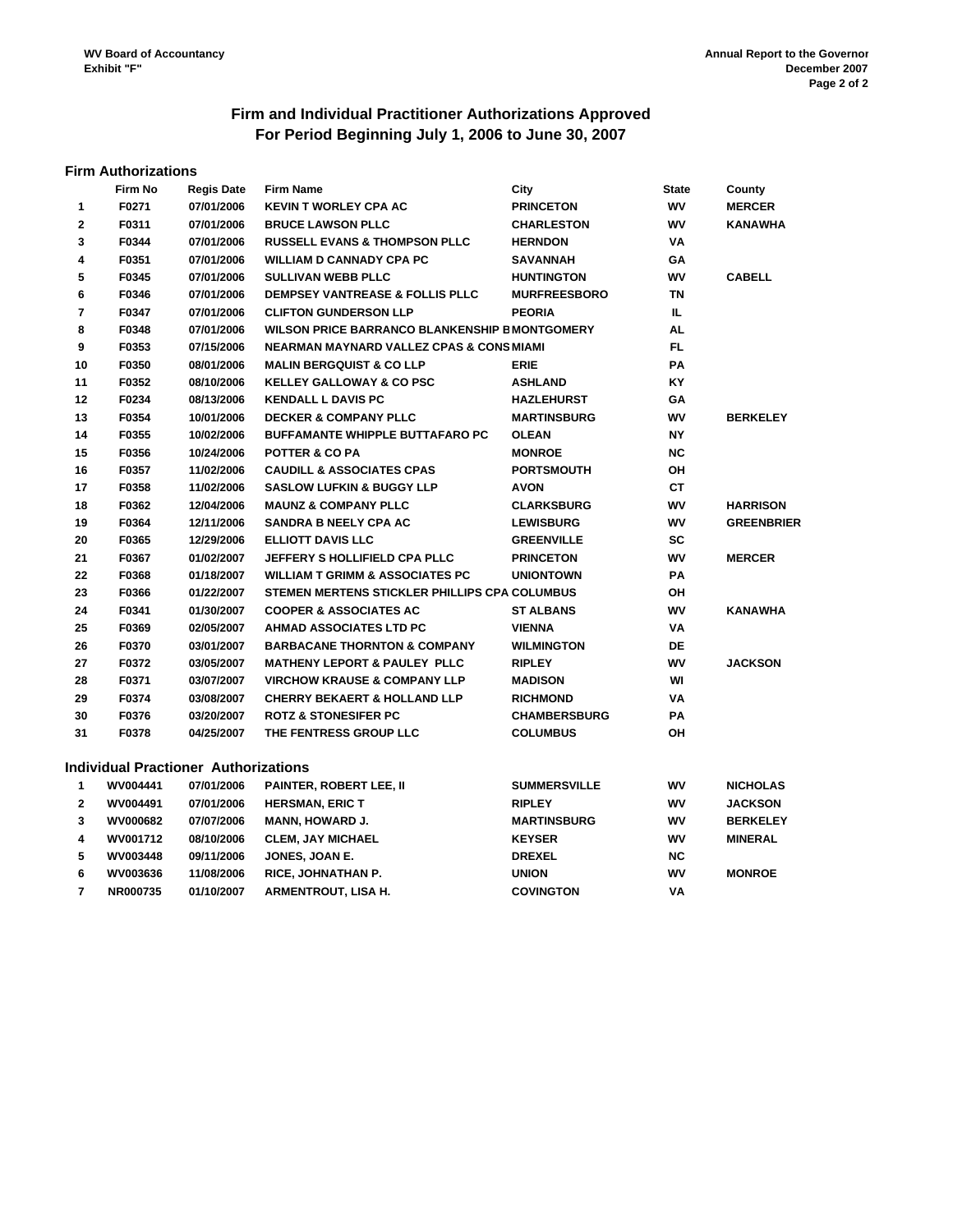#### **WV CPA Licensees by County for Period beginning July 1, 2005 to June 30, 2006**

| <b>BARBOUR</b>    | 10                      |
|-------------------|-------------------------|
| <b>BERKELEY</b>   | 55                      |
| <b>BOONE</b>      | 10                      |
| <b>BRAXTON</b>    | 4                       |
| <b>BROOKE</b>     | 8                       |
| <b>CABELL</b>     | 150                     |
| <b>CLAY</b>       | 1                       |
| <b>DODDRIDGE</b>  | 1                       |
| <b>FAYETTE</b>    | 27                      |
| <b>GILMER</b>     | 5                       |
| <b>GRANT</b>      | 3                       |
| <b>GREENBRIER</b> | 17                      |
| <b>HAMPSHIRE</b>  | 6                       |
| <b>HANCOCK</b>    | 15                      |
| <b>HARDY</b>      | 6                       |
|                   |                         |
| <b>HARRISON</b>   | 84                      |
| <b>JACKSON</b>    | 8                       |
| <b>JEFFERSON</b>  | 26                      |
| KANAWHA           | 523                     |
| LEWIS             | 3                       |
| <b>LINCOLN</b>    | $\overline{2}$          |
| LOGAN             | 16                      |
| <b>MARION</b>     | 57                      |
| <b>MARSHALL</b>   | 9                       |
| <b>MASON</b>      | 8                       |
| <b>MCDOWELL</b>   | $\overline{2}$          |
| <b>MERCER</b>     | 62                      |
| <b>MINERAL</b>    | 7                       |
| MINGO             | 11                      |
| <b>MONONGALIA</b> | 112                     |
| <b>MONROE</b>     | 4                       |
| <b>MORGAN</b>     | 4                       |
| <b>NICHOLAS</b>   | 23                      |
| <b>OHIO</b>       | 95                      |
| <b>PENDLETON</b>  | 1                       |
| <b>POCAHONTAS</b> | 3                       |
| PRESTON           | 17                      |
| <b>PUTNAM</b>     | 34                      |
| <b>RALEIGH</b>    | 70                      |
| RANDOLPH          | 21                      |
| <b>RITCHIE</b>    | 4                       |
| <b>ROANE</b>      | 3                       |
| <b>SUMMERS</b>    | $\overline{\mathbf{c}}$ |
| <b>TAYLOR</b>     | $\overline{4}$          |
| <b>TUCKER</b>     | 1                       |
| <b>UPSHUR</b>     | 15                      |
| <b>WAYNE</b>      | 6                       |
| <b>WEBSTER</b>    | 1                       |
| <b>WETZEL</b>     | 7                       |
| <b>WIRT</b>       | 1                       |
| WOOD              | 92                      |
| <b>WYOMING</b>    | 5                       |
| Out-of-State      | 366                     |
|                   |                         |
| Totaling          | 2027                    |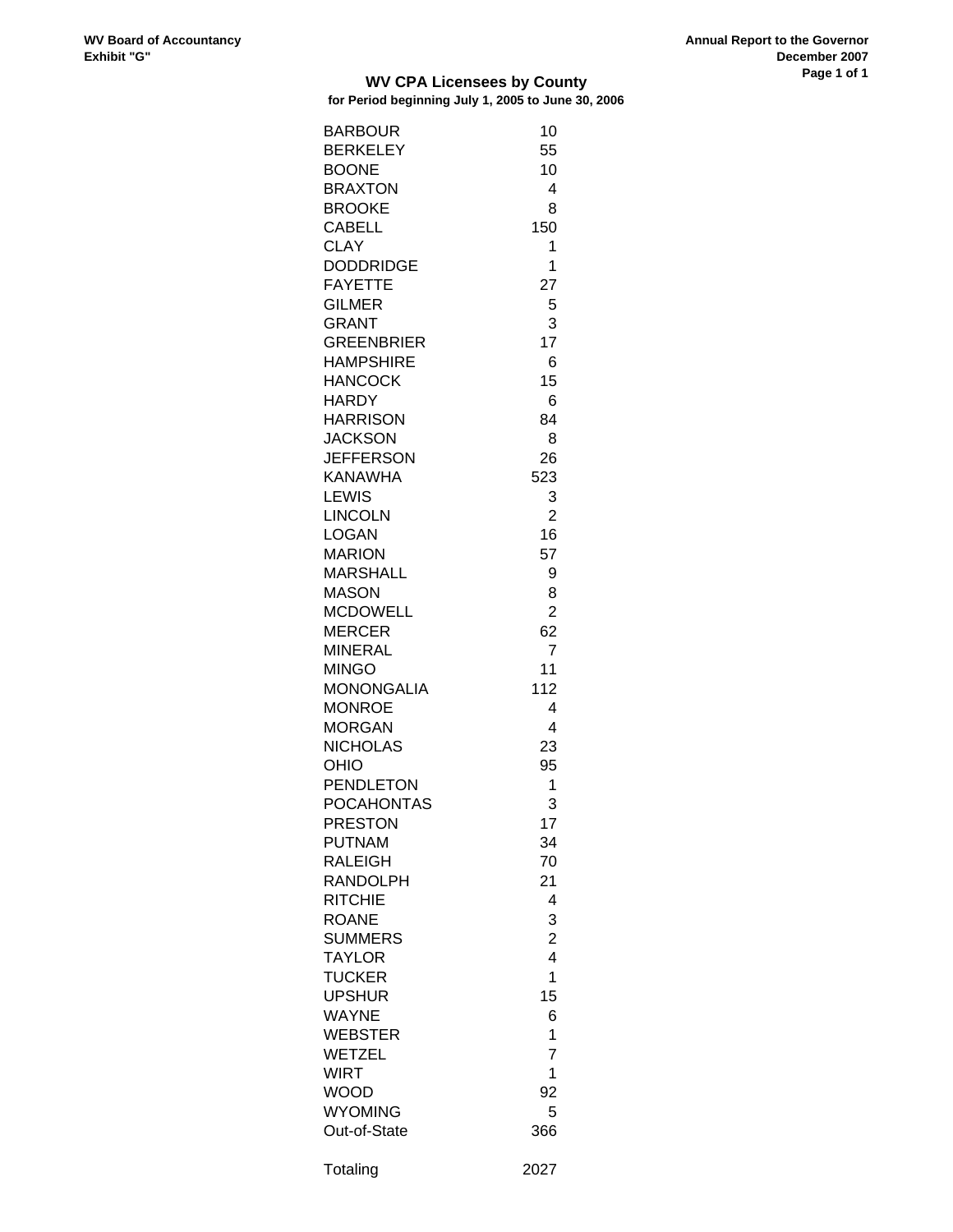| For Period Beginning July 1, 2006 to June 30, 2007 |                    |                              |                         |  |
|----------------------------------------------------|--------------------|------------------------------|-------------------------|--|
| <b>State</b>                                       | <b>WV Licensee</b> | <b>Non-Resident Licensee</b> | <b>Total</b>            |  |
| Alaska                                             | 1                  | 0                            | 1                       |  |
| Alabama                                            | 4                  | 3                            | 7                       |  |
| Arizona                                            | 3                  | 1                            | 4                       |  |
| California                                         | 4                  | 5                            | 9                       |  |
| Colorado                                           | 3                  | 1                            | 4                       |  |
| Connecticut                                        | $\overline{2}$     | 4                            | 6                       |  |
| DC                                                 | 17                 | 3                            | 20                      |  |
| Delaware                                           | $\overline{c}$     | 1                            | 3                       |  |
| Florida                                            | 21                 | 8                            | 29                      |  |
| Georgia                                            | 19                 | $\overline{7}$               | 26                      |  |
| lowa                                               | 1                  | 0                            | 1                       |  |
| <b>Illinois</b>                                    | 3                  | 5                            | 8                       |  |
| Indiana                                            | $\overline{2}$     | $\overline{2}$               | 4                       |  |
| Kansas                                             | $\overline{1}$     | $\overline{2}$               | 3                       |  |
| Kentucky                                           | 22                 | 11                           | 33                      |  |
| Louisiana                                          | $\overline{c}$     | 0                            | $\overline{\mathbf{c}}$ |  |
| Massachusetts                                      | 3                  | $\overline{2}$               | 5                       |  |
| Maryland                                           | 35                 | 35                           | 70                      |  |
| Michigan                                           | 4                  | 5                            | 9                       |  |
| Minnesota                                          | $\overline{2}$     | 5                            | 7                       |  |
| Missouri                                           | 1                  | 1                            | $\overline{2}$          |  |
| Mississippi                                        | 1                  | $\mathbf 0$                  | $\mathbf 1$             |  |
| North Carolina                                     | 54                 | 20                           | 74                      |  |
| New Jersey                                         | 3                  | 1                            | 4                       |  |
| Nevada                                             | 1                  | $\mathbf{1}$                 | $\overline{2}$          |  |
| New York                                           | $\overline{2}$     | 11                           | 13                      |  |
| Ohio                                               | 66                 | 59                           | 125                     |  |
| Oklahoma                                           | 1                  | 3                            | 4                       |  |
| Oregon                                             | 0                  | $\overline{2}$               | $\overline{2}$          |  |
| Pennsylvania                                       | 63                 | 136                          | 199                     |  |
| South Carolina                                     | 6                  | $\overline{2}$               | 8                       |  |
| Tennessee                                          | 19                 | 3                            | 22                      |  |
| <b>Texas</b>                                       | 14                 | 11                           | 25                      |  |
| Utah                                               | 1                  | 1                            | $\overline{c}$          |  |
| Virginia                                           | 66                 | 72                           | 138                     |  |
| Washington                                         | 5                  | 0                            | 5                       |  |
| Wisconsin                                          | 0                  | 1                            | 1                       |  |
| West Virginia                                      | 1617               | 12                           | 1629                    |  |
| <b>Total Licensees</b>                             | 2071               | 436                          | 2507                    |  |